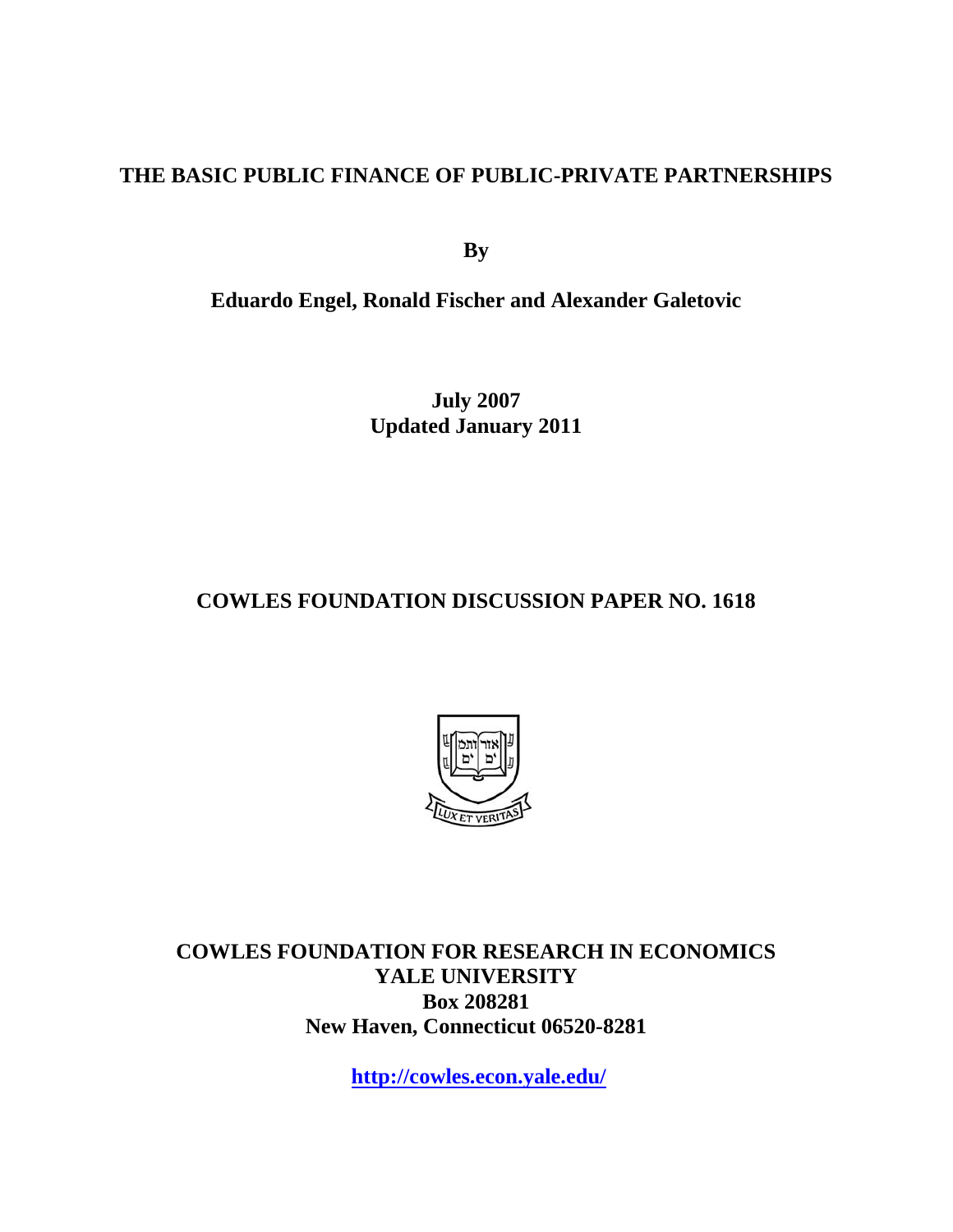# THE BASIC PUBLIC FINANCE OF PUBLIC-PRIVATE PARTNERSHIPS

Eduardo Engel Ronald Fischer Alexander Galetovic Yale and NBER U. de Chile U. de los Andes

This version: January 8,  $2011<sup>1</sup>$ 

#### **Abstract**

Public-private partnerships (PPPs) have been justified because they release public funds or save on distortionary taxes. However, the resources saved by a government that does not finance the upfront investment are offset by giving up future revenue flows to the concessionaire. If a PPP can be justified on efficiency grounds, the PPP contract that optimally balances demand risk, userfee distortions and the opportunity cost of public funds has a minimum revenue guarantee and a revenue cap. The optimal contract can be implemented via a competitive auction with reasonable informational requirements. The optimal revenue guarantees, revenue sharing agreements and auction mechanisms are different from those observed in the real world. In particular, the optimal contract duration is shorter in demand states where the revenue cap binds. These results also have implications for budgetary accounting of PPPs, as they show that their fiscal impact resembles that of public provision, rather than privatization.

**Keywords**: Bundling, cost of public funds, Demsetz auction, minimum revenue guarantees, privatization, revenue and profit caps, scope of government, subsidies.

#### **JEL classification**: H21, H54, L51, R42.

 $<sup>1</sup>$ Engel: Department of Economics, Yale University, 28 Hillhouse Ave., New Haven, CT 06511. Fischer: Center for Ap-</sup> plied Economics (CEA), Department of Industrial Engineering, University of Chile, Av. República 701, Santiago, Chile. Galetovic: Facultad de Ciencias Económicas y Empresariales, Universidad de Los Andes, Av. San Carlos de Apoquindo 2200, Santiago, Chile. E-mails: eduardo.engel@yale.edu, rfischer@dii.uchile.cl, alexander@galetovic.cl. We thank Maham Mela for research assistance, and Raj Chetty, Peter Diamond, Hadi Esfahani, Antonio Estache, John Friedman, Aldo González, James Hines, Mervyn Lewis, Guillermo Perry, Eduardo Saavedra, John Shoven, the editor, three anonymous referees, and participants at various conferences and workshops for insightful comments on an earlier version of this paper. We also thank the Corporación Andina de Fomento (CAF), the World Bank and the Instituto Milenio de Sistemas Complejos en Ingeniería (Chile) for financial support, and the Stanford Center for International Development for its hospitality. The views are our own and do not represent those of any of the above mentioned institutions.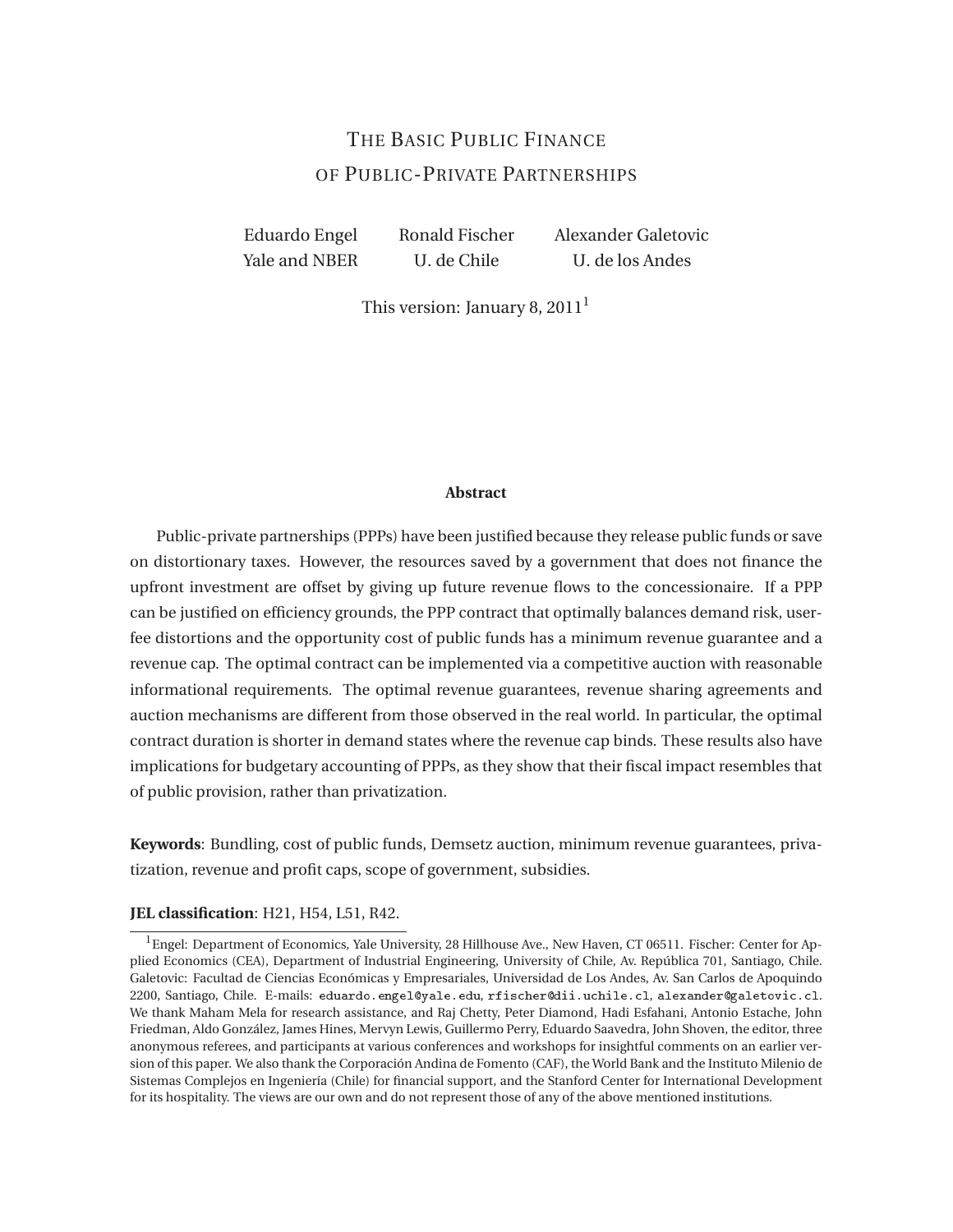## **1 Introduction and motivation**

The use of Public-Private Partnerships (PPPs) to replace the public provision of infrastructure services has become increasingly common. Projects that require large up-front investments, such as highways, water and sewage, bridges, seaports and airports, hospitals, jails and schools are being provided via PPPs. The average annual value of €22,900 million for PPP projects signed in Europe between 2002 and 2006 was three times the annual average over the preceding decade. Similarly, investment in PPPs in developing countries grew at an average annual rate of 28.3% between 1990 and 1997, followed by a slowdown after the East-Asian crisis, and a new growth spurt beginning in 2003, reaching 154,400 million dollars during  $2008<sup>2</sup>$ .

The main characteristic of a PPP, compared with conventional provision, is that it bundles investment and service provision in a single long term contract. For the duration of the contract, which typically lasts several decades, the concessionaire manages and controls the assets, usually in exchange for user fees and government transfers, which compensate for investment and other costs. At the end of the concession, the assets revert to government ownership.<sup>3</sup>

As the economics of PPPs is still imperfectly understood, practice has run ahead of theory. Many practitioners and governments claim that PPPs relieve strained budgets and release public funds, $4\sigma$ while others suggest that PPPs are appealing because finance, investment and management is delegated to private firms, which are more efficient. Despite these seemingly reasonable arguments, the experience with PPPs has been mixed. In some cases expectations have been met, but in many more cases contracts have been renegotiated in favor of the concessionaire, and sometimes firms have been affected by regulatory takings (Guasch, 2004).<sup>5</sup> The reason seems to be that the profitability of PPP projects is subject to large exogenous demand uncertainty, which is often not considered properly when designing the contracts. This explains why renegotiations take place when demand is lower than expected, as well as the array of risk sharing agreements that are observed.

The purpose of this paper is to contribute to the normative analysis of PPPs by answering two public finance questions. First, what is the structure of the optimal risk-sharing contract between a government and a private firm when there is substantial exogenous demand risk? Second, what is the impact of PPP's on the government budget? In order to answer these questions we use a styl-

<sup>&</sup>lt;sup>2</sup>See Tables 3 and 4 in the appendix for details on PPP investments in Europe and developing countries.

<sup>&</sup>lt;sup>3</sup>There are several definitions for "Public-Private Partnership". In this paper we mean an infrastructure project such that (i) assets are controlled by a private firm for a (possibly infinite) term; (ii) during the duration of the contract, the firm is the residual claimant, while the government is the residual claimant at the end of the concession, and (iii) there is considerable amount of public planning in the design of the project. Note that the claims in (ii) are ambiguous. We use the term "concession" as synonymous to PPP.

 $4$ "The boom is good news for governments with overstretched public finances: many local and national authorities have found themselves sitting on toll roads, ports and airports that they can sell for billions of dollars to fund other public services." *Financial Times,* July 5, 2007.

<sup>5</sup>This does not mean that the traditional approach to infrastructure provision, with the government contracting a private firm to build the project, would have done better. For an early evaluation of infrastructure PPPs, see Economic Planning Advisory Commission (EPAC) (1995), *Final Report of the Private Infrastructure Task Force*, Australian Government Publishing Service, Canberra. For more recent evaluations, see Engel et al. (2003) and Grimsey and Lewis (2007).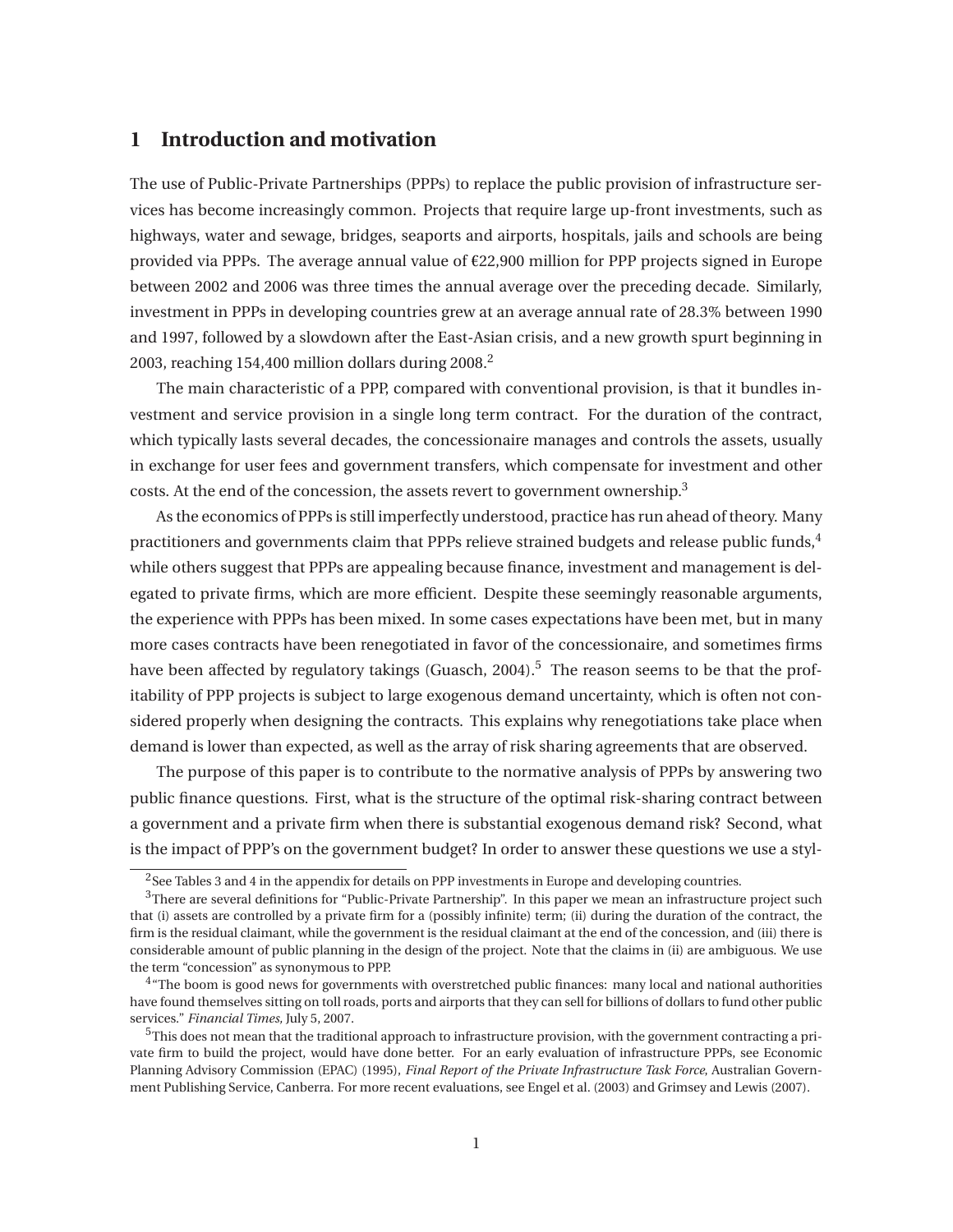ized model in which the government contracts a risk averse firm to build, operate and maintain an infrastructure project. $6,7$  The investment is upfront, there are no further costs and the demand for the project is perfectly inelastic, exogenous and stochastic. The concessionaire receives a combination of state dependent user fees and subsidies (i.e., direct transfers) as compensation for its efforts. Thus our model encompasses the range from conventional provision of infrastructure, in which the government pays for the project and the firm collects no user fees, to the case of a traditional concession, in which the firm's only source of income is user fees.

In standard fashion, we assume that there is a cost of raising public funds, so that a dollar in government revenues costs more than one dollar to society. This leads to our first result, namely that contrary to common wisdom, PPPs do not release public funds even when totally financed by user fees. The reason is that while private financing reduces the need for current taxes, this is followed by a period where the government foregoes user fee revenues that are cashed in by the concessionaire. These revenues could have been received by the government and used to reduce distortionary taxes, so there is no net gain to the government in discounted value.

Having shown that private financing cannot justify a PPP raises the question of whether there exist other reasons to prefer them. Hart (2003) argued that the main characteristic of PPPs is that they bundle investment expenditure with life-cycle operation costs.<sup>8</sup> A PPP achieves the most efficient mix of these costs and is therefore superior to conventional provision when the benefits of cost cutting investments during the building phase are not undone by the cost to users of lower service quality.<sup>9</sup>

In this paper we focus on an alternative efficiency justification for PPPs, by considering the financial aspect of bundling in PPPs. We note that in a PPP the firm can be compensated with a combination of user fees and subsidies, and assume that user fees are a more efficient way of putting money in the hands of the concessionaire, because the private sector pays lower overhead and has better incentives to control corruption. Agency problems faced by the budgetary authority when monitoring the government agency in charge of the resource transfer justify this assumption.

In the presence of this second wedge, the optimal contract is characterized by two thresholds: a revenue cap and a minimum income guarantee. If discounted income is above the revenue cap, the contract ends when this cap is attained. On the other hand, if revenue never reaches the minimum income guarantee, the firm is compensated with the difference. Last, in states with revenues between both thresholds, the concession has an infinite duration but the firm does not receive a

<sup>6</sup>Martimort and Pouyet (2008) also assume a risk-averse concessionaire, see also Dewatripont and Legros [2005] and Hart [2003]. Others are skeptical, and point out that private firms can use the capital market to diversify risks at least as well as the government (Hemmings [2006] and Klein (1997)). For a discussion of the controversy in economics see Brealey et al. (1997). Finally, note that similar results to the ones we derive are obtained by assuming a risk neutral firm subject to expropriation risk (Engel and Fischer [2008]).

 $7$ Note also that firms routinely ask for minimum revenues guarantees as part of PPP contracts because they consider demand risks to be excessive. Apparently, the same reason underlies the move in some European countries away from shadow toll contracts towards availability payments.

 $8$ Bennet and Iossa (2006), Bentz et al. (2005), Martimort and Pouyet (2008) and Iossa and Martimort (2008). <sup>9</sup>See also Grout (1997).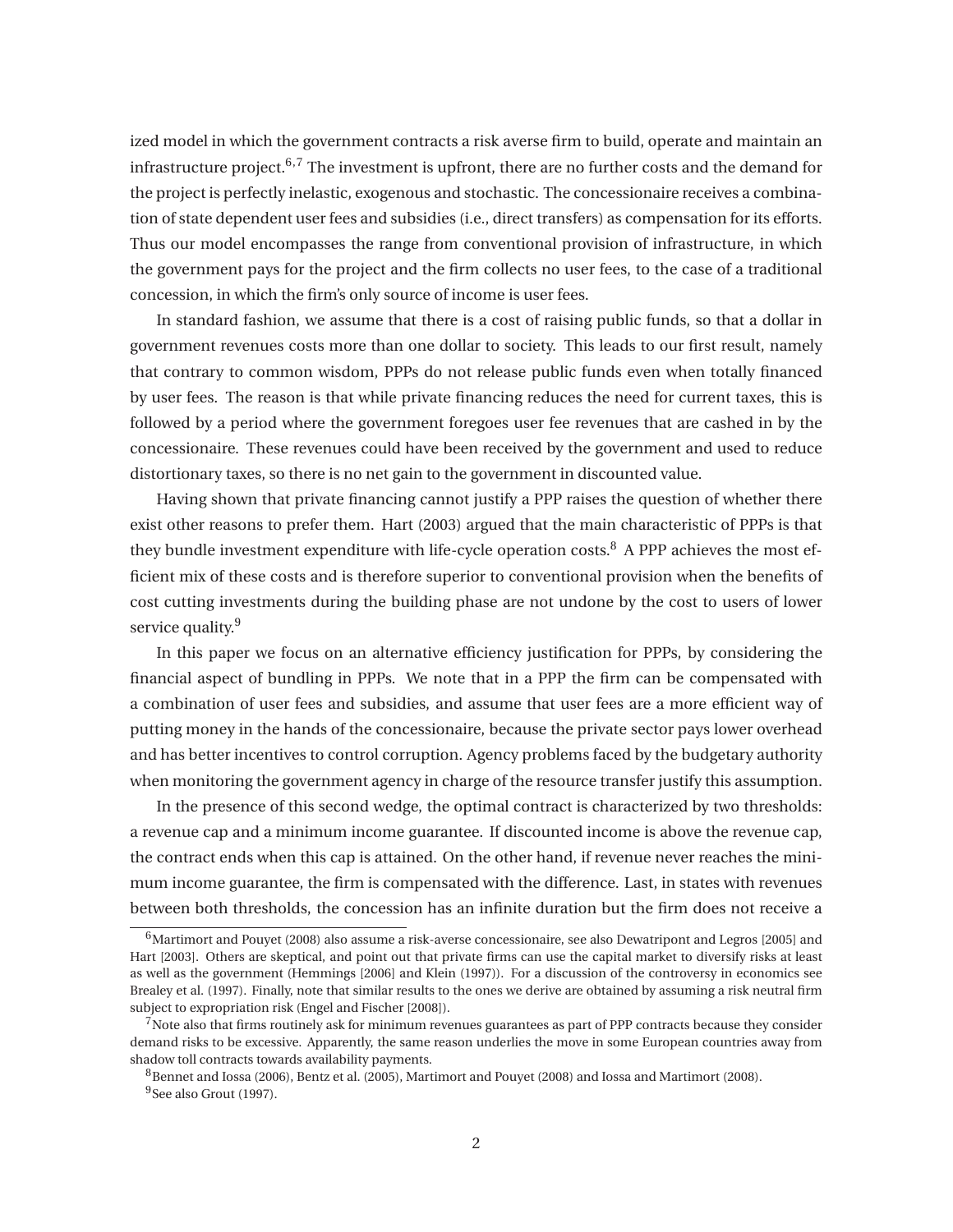subsidy.

The optimal contract does not provide full insurance to the concessionaire, even though the government could eliminate all risk for the firm by remunerating it with any combination of user fees and transfers that add up to investment costs. The planner can improve on this contract, however, by trading off increased risk for the concessionaire against lower subsidies. It can lengthen the term of the concession in high demand states, so that user fee revenues exceed investment costs, thus lowering the need for subsidies in low demand states. This is an improvement on full insurance because user fees foregone by the planner in high demand states are less valuable at the margin than subsidies required in low demand states; this wedge drives our results.

Even though the optimal contract would appear to be difficult to implement, we show that it can be attained in a competitive auction. The government announces the probability density of the different states, and the wedge between the shadow cost of public funds and subsidies. Firms bid both a minimum income guarantee and a revenue cap. The government scores the bids according to a weighted average of expected payments to the firm via user fees and subsidies, and chooses the one with the lowest score. Assuming firms with identical costs and competition, the auction reproduces the optimal revenues caps and guarantees. The auction neither requires the government to know investment costs nor the degree of risk aversion of firms.

The simplicity of our results —both for the optimal contract and the auction that implements it— relies on the assumption that quality of service is contractible, which allows us to ignore moral hazard. That quality of service can be defined and enforced is arguably the case for the main types of PPP infrastructure in the transportation sector, a sector that accounts for 84% of PPP investments in continental Europe, 67% of which are roads.<sup>10</sup> For example, in the case of roads and highways the quality of service provided can be ascertained by independent third parties using equipments such as laser/inertial Profilometers, to measure roughness, unevenness, texture, surface skid resistance and rutting problems. Measures of the time needed to remove a broken down car are also easy to implement (see Engel et al. (2009) for details). And when seaports are contracted as a PPP, service standards, such as the time ships need to wait before obtaining a berth and the speed with which cargo is unloaded, can be specified and enforced.

The optimal contract we derive in this paper has implications for the ongoing debate on whether PPPs should add to public debt or not.<sup>11</sup> We show that if demand risk is allocated optimally, the impact of a PPP on the intertemporal government budget is usually the same as under conventional provision of infrastructure. Most, or even all, risk is borne by the government and the concessionaire recovers the upfront investment in most states. By contrast, under privatization, assets and cash flows are transferred forever to a private firm in exchange for a one time payment. This means

<sup>&</sup>lt;sup>10</sup>See Blanc-Brude et al. (2007). Also, in the case of the United States, where until recently PPPs played a smaller role than in many European countries, financing of transportation infrastructure via PPPs increased almost tenfold, on an annual basis, between 2006-2008 and the preceding decade (1996-2005). 24,698 million dollars of investment were financed in this sector via PPPs during the 1996-2008 period.

<sup>11</sup>See, for example, Daniels and Trebilcock (1996, 2000), Gerrard (2001), Savas (2000), and Starr (1988)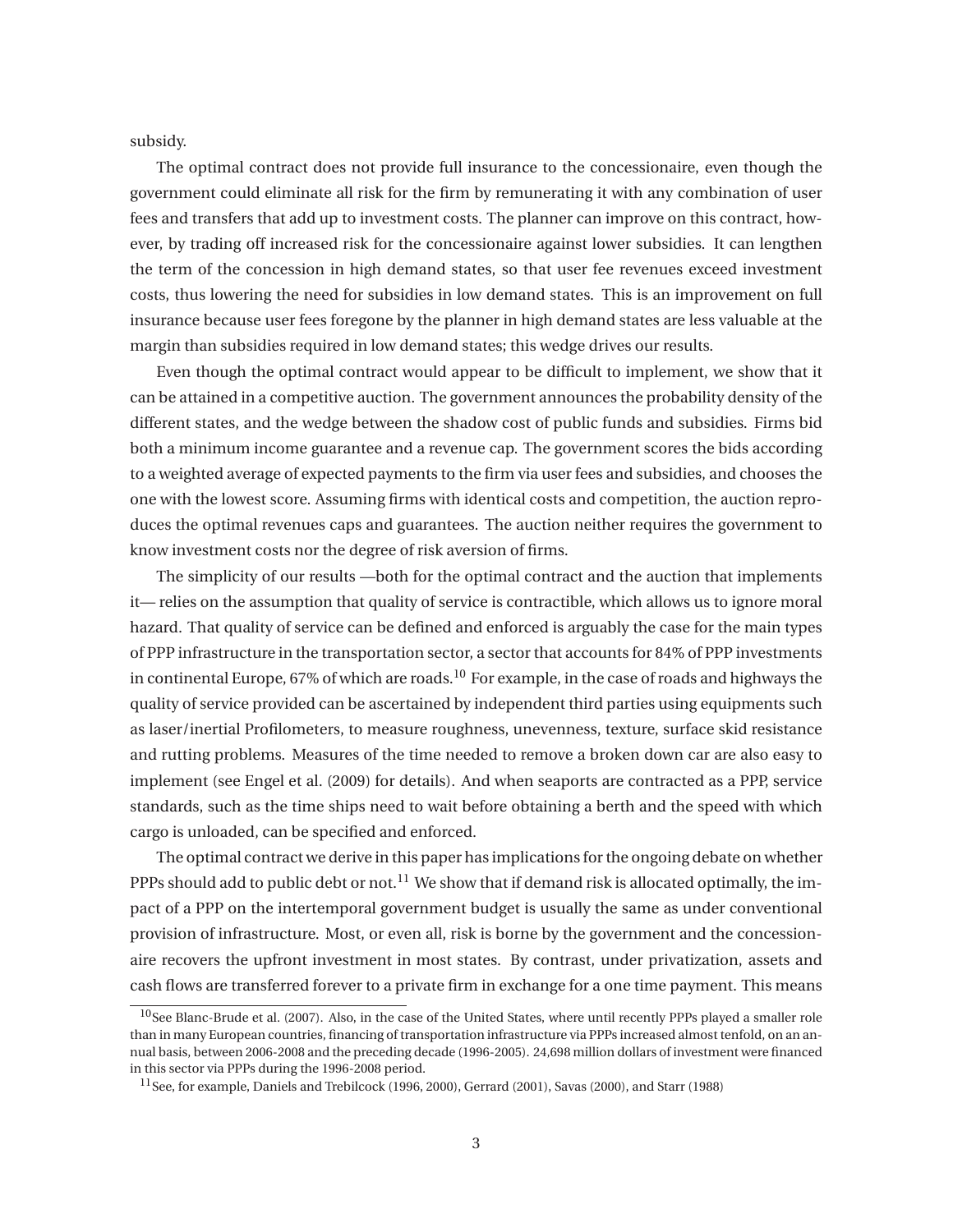that the link between the project and the public budget is permanently severed. Under a PPP this link continues to exist, even when the compensation to the concessionaire is derived solely from user fees. It follows that from a public finance perspective PPPs are much closer to conventional provision, and therefore should be accounted for in the same way.

There is a growing literature on PPPs related to this paper.<sup>12</sup> Risk sharing between the government and the concessionaire has always been a concern among practitioners and policy makers. The standard prescription is that each risk should be allocated to the party best able to manage it.<sup>13</sup> Martimort and Pouyet (2008) study this problem in a moral hazard model where effort during investment affects both the quality of the infrastructure and its operating cost, and their analysis is extended in various directions by Iossa and Martimort (2008). Bentz et al. (2005), on the other hand, study a model with moral hazard in building and adverse selection in operation.

Our paper, by contrast, studies the implications of the optimal allocation of demand risk, when subsidy finance is less efficient than user-fee finance. We show that variable, state-contingent concession lengths are a key component of the optimal risk-sharing contract. In addition, we provide a rigorous foundation for minimum income guarantees and revenue caps and show that the optimal guarantees and caps bear little relation to observed guarantees and revenue sharing agreements.

This paper is also related to the literature on franchise bidding pioneered by Chadwick (1859) and Demsetz (1968), according to which competition for a monopoly infrastructure project replicates the competitive outcome (see Stigler [1968], Posner [1972], Riordan and Sappington [1987], Spulber [1989, ch. 9], Laffont and Tirole [1993, chs. 7 and 8], Harstad and Crew [1999] and Engel et al. [2001] for papers within this tradition, and Williamson [1976, 1985] for a criticism). We contribute to this literature by considering projects that require subsidies to make them feasible.

Finally, in Engel et al. (2001), we studied the optimal private provision of infrastructure projects by solving a Ramsey problem with variable concession lengths. In that paper we assumed a "selffinancing constraint," which ruled out government transfers to the concessionaire. In the present paper, demand-contingent government subsidies play a central role, thus providing a framework to study the public finance of PPPs.

The remainder of the paper is organized as follows. Section 2 describes the model and presents the basic irrelevance result as well as the optimal contract. This section also contains extensions of the model to the case of price responsive demand, when there are operational and maintenance costs, as well as to the moral hazard case in which effort in the investment stage increases the likelihood of higher demand. Section 3 shows that the optimal contract can be implemented with an auction with reasonable information requirements. Section 4 discusses the practical relevance of the results derived in the preceding sections. We document the increasing popularity of flexible term contracts similar to those suggested by the optimal contract we derive. We also examine the

<sup>12</sup>See Grimsey and Lewis (2004) for a survey, and Grimsey and Lewis (2005) for a collection of articles on PPPs. Vaillancourt-Rosenau (2000) and Akintoye et al. (2003) include useful collections of essays.

 $13$ Irwin (2007, p. 14) is more precise: each risk should be allocated to maximize project value, taking account of moral hazard, adverse selection and risk-bearing preferences. See also the discussion in Dewatripont and Legros (2005).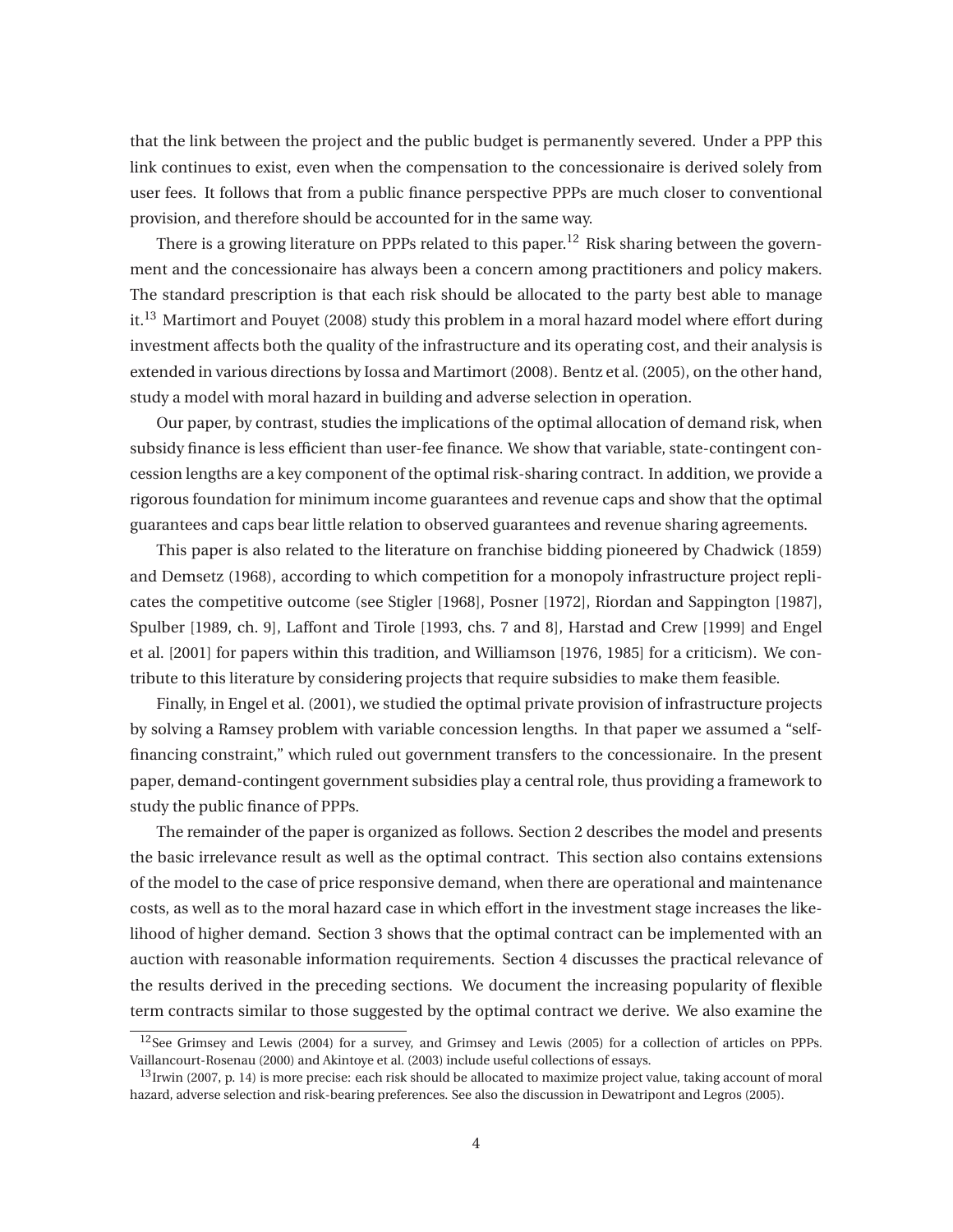implications of our results for the fiscal accounting of PPPs. Section 5 concludes and is followed by an appendix.

## **2 Model and optimal contract**

A risk-neutral benevolent social planner must hire a concessionaire to finance, build and operate an infrastructure project with exogenous technical characteristics. There are no maintenance nor operation costs, the up-front investment does not depreciate, and the concessionaire is selected among many firms that can build the project at cost  $I > 0.14$  All firms are identical, risk-averse expected utility maximizers, with preferences represented by the strictly concave utility function *u*.

Demand uncertainty is summarized by a probability density over the present value of user fee revenue that the infrastructure can generate over its entire lifetime,  $f(v)$ , with c.d.f.  $F(v)$ .<sup>15</sup> This density is common knowledge to firms and the planner, and is bounded from below by  $v_{\text{min}}$  and from above by  $v_{\text{max}}$ . Also, for simplicity we assume that  $v$  equals the discounted private willingness to pay for the project's services.<sup>16</sup>

## **2.1 Planner's problem**

Let PS(*v*) denote producer surplus in state *v*, CS(*v*) denote consumer surplus in state *v* and  $\alpha \in \mathbb{R}$  $[0, 1]$  be the weight that the planner gives to producer surplus in the social welfare function.<sup>17</sup> The planner's objective is to maximize

$$
\int \left[CS(\nu) + \alpha PS(\nu)\right] f(\nu) d\nu,
$$
\n(1)

subject to the concessionaire's participation constraint

$$
\int u(\text{PS}(v))f(v)dv \ge u(0),\tag{2}
$$

 $14$ That is, we ignore construction cost uncertainty and focus instead on demand uncertainty, which is considerably larger for many PPP projects.

<sup>&</sup>lt;sup>15</sup>We assume that the instantaneous user fee revenue process is "well behaved", in the sense that the expected time for a  $v_1$ -income trajectory —i.e., a revenue trajectory with discounted value equal to  $v_1$ — to reach a given threshold M is larger than for a  $\nu_2$ -trajectory when  $M < \nu_1 < \nu_2$ . This will be the case, for example, if all demand trajectories grow at the same rate and differ only in their initial values. It also holds for more general instantaneous revenue processes such as a Brownian motion. This assumption is used only when associating higher values of  $\nu$  with shorter contract terms when the optimal contract term is finite.

 $16$ In Appendix A of Engel et al. (2008) we show that this simplification does not affect the structure of the optimal PPP contract.

<sup>&</sup>lt;sup>17</sup>In many countries foreign firms are important investors in PPPs, which implies  $\alpha$  < 1.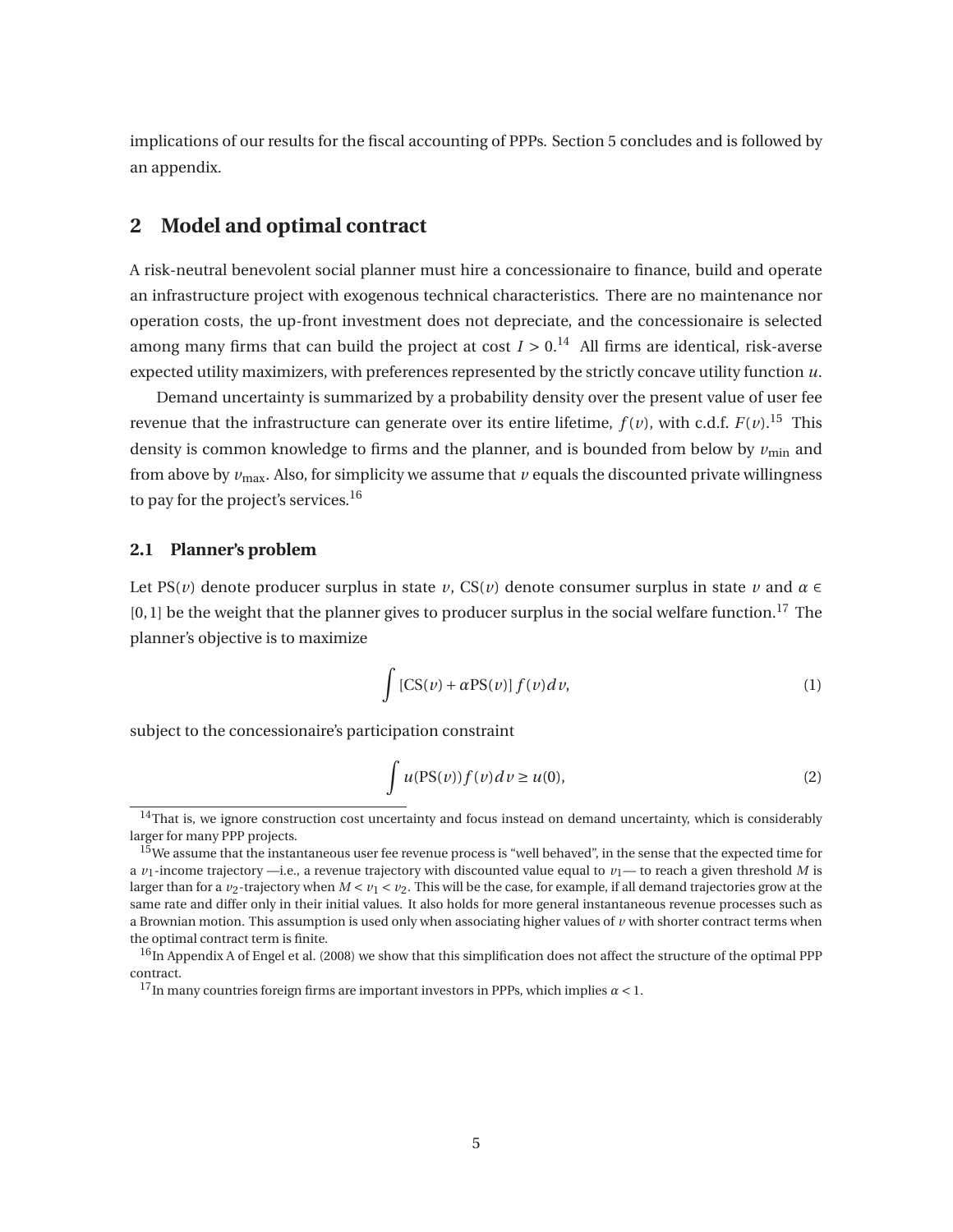where  $u(0)$  is the concessionaire's outside option.<sup>18</sup> Assuming that the firm's utility is concave in discounted profits simplifies the dynamic problems facing firms and government. From a public finance perspective, this is all we need to determine the long run fiscal impact of PPPs and the optimal contract.

To maximize (1) subject to (2), the planner chooses how much user fee revenue and subsidy the concessionaire should receive in each state  $\nu$ . Denote by  $R(\nu)$  the present value of user fee revenue collected by the concessionaire in state  $\nu$ , and by  $S(\nu)$  the present value of the subsidy it receives. Hence

$$
PS(v) = R(v) + S(v) - I
$$
 (3)

Note that by "subsidy" we mean any cash transfer from the government to the private concessionaire. It may be the up-front payment made by the government with conventional unbundled provision (in which case  $S(v)$  is the same for all  $v$ ), but it could also be a cash transfer made over time, contingent on *v*, to supplement revenue from the project under a Build-Operate-and-Transfer (BOT) contract (a so-called 'minimum revenue' or 'minimum income' guarantee).

Since the concessionaire receives  $R(v)$  in state *v*, the government receives  $v - R(v)$ , hence  $0 \le$ *R*(*v*) ≤ *v*. If the term of the concession is finite and *v* − *R*(*v*) > 0, these funds can be used to reduce distortionary taxation elsewhere in the economy. Moreover, assuming that the willingness to pay is positive at all points in time,  $R(v) = v$  only if the concession lasts forever. Letting  $1 + \lambda > 1$  denote the marginal costs of public funds (see, e.g., Dahlby, 2008) we then have

$$
CS(\nu) = [\nu - R(\nu) - (1 + \lambda)S(\nu)] + \lambda[\nu - R(\nu)] = (1 + \lambda)[\nu - R(\nu) - S(\nu)].
$$
\n(4)

The first term in the expression between equal signs,  $v - R(v) - (1 + \lambda)S(v)$ , is the difference between users' willingness to pay in state *v* and the amount transferred to the concessionaire, where the cost of the subsidy is augmented by the cost of the tax distortion required to finance it. The second term,  $\lambda[v-R(v)]$ , is the value of the reduction in distortionary taxes when the government collects  $v-R(v)$ in user fee revenue after the concession ends.

As is traditional in economics, the expression for consumer surplus in (4) includes the social costs caused by tax collection. Nevertheless, it ignores the inefficiencies associated with disbursing those revenues, which are relevant when comparing PPPs with conventional provision. We present a simple model which goes beyond the standard costs of collecting taxes and adds administrative and agency costs incurred when disbursing money.<sup>19</sup> These include standard overhead costs which are present in any organization as well as the additional inefficiencies of government agencies: overstaffing, the lack of a board to pressure management to control overhead, the need to follow and comply with rigid administrative procedures and controls imposed by the budget and

 $18$ This objective function assumes that the income of users is uncorrelated with the benefit of using the project, so that if users spend a small fraction of their incomes on the services of the project they will value the benefits produced by the project as if they were risk neutral. See Arrow and Lind (1970).

<sup>&</sup>lt;sup>19</sup>See Appendix C in Engel et al. (2008) for additional details.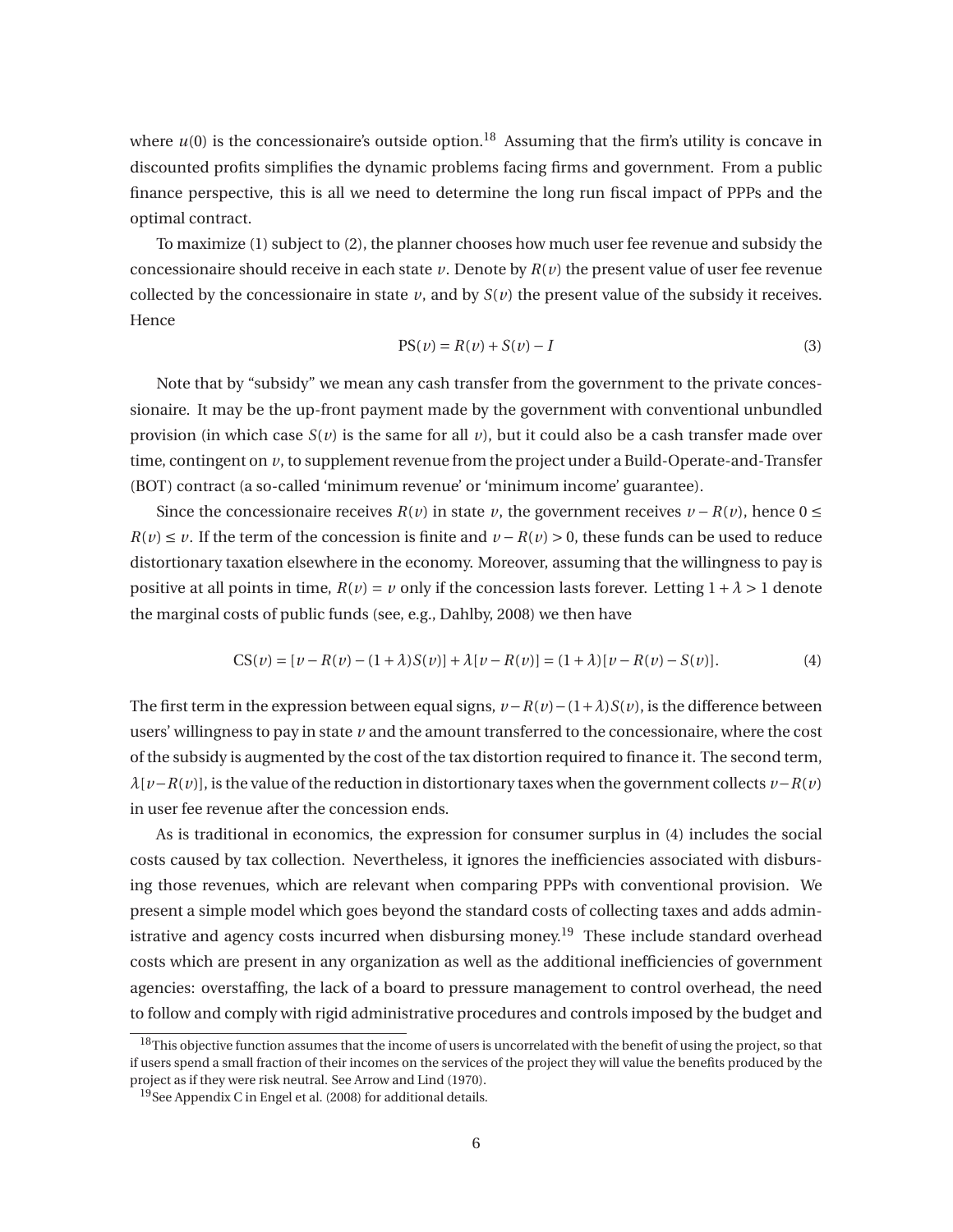the comptroller's offices, or even the diversion of public funds and outright corruption.<sup>20</sup> Our point is that the government has to disburse more than \$1 when it provides \$1 to the recipient.<sup>21</sup>

We assume that the social planner can allocate spending across *n* government agencies indexed by  $i = 1, 2, ..., n$ . The surplus created when agency *i* spends  $G_i$  on its best projects is  $\mathcal{S}_i(G_i)$ , with  $\mathscr{S}_i(0) = 0$ ,  $\mathscr{S}'_i \ge 0$  and  $\mathscr{S}''_i < 0$ . Nevertheless, to achieve  $G_i$  dollars spent on projects the government agency *i* disburses  $G_i + Z_i(G_i)$  in total, with  $Z_i(0) = 0$ ,  $\zeta_i \equiv Z'_i \geq 0$  and  $Z''_i < 0$ . Let *T* be the total amount of taxes raised and  $\Lambda(T)$  the costs of the distortions caused by taxes, with  $\lambda \equiv \Lambda' \ge 0$  and  $\Lambda'' > 0$ . The planner chooses  $(G_i)_{i=1}^n$  and *T* to maximize

$$
\sum_{i=1}^{n} \mathcal{S}_i(G_i) - T - \Lambda(T)
$$

subject to the budget constraint  $T = \sum_{i=1}^{n} [G_i + Z_i(G_i)]$ . Solving the planner's allocation problem leads to:

$$
\frac{\mathcal{S}'_i(G_i)}{1 + \zeta_i} = 1 + \lambda; \qquad i = 1, 2, ..., n.
$$

This is a standard result, which can be traced back to Atkinson and Stern  $(1974).^{22}$  Government should expand until the marginal benefit of spending an additional dollar equals the marginal cost of public funds,  $1 + \lambda$ , and the marginal benefit of spending should be the same across agencies. But in addition, the marginal benefit of projects undertaken by agency *i* must be adjusted by the agency's relative inefficiency,  $(1 + \zeta_i)^{-1}$  to account for the fact that resources are spent and wasted when disbursing funds to projects. Agencies that use up more resources to disburse \$1 should spend less, *ceteris paribus*.

We can now insert a PPP into this framework. In what follows, a PPP is assumed to be undertaken by one agency within the government. The project is small relative to the overall budget, so that *λ* and *ζ* are evaluated at the optimal resource allocation and can be assumed constant for the PPP agency.

Substituting (3) and (4) in (1) shows that maximizing the planner's objective function is equivalent to maximizing

$$
-[(1+\lambda)-\alpha]\int R(v)f(v)dv - [(1+\lambda)(1+\zeta)-\alpha]\int S(v)f(v)dv,
$$

<sup>&</sup>lt;sup>20</sup>As an example of excess overhead, consider the National Flood Insurance Program of the United States, which hands "[...] one-third of its collected premiums –equivalent to a 50 percent loading cost– to financial intermediaries who do not bear any risk." In comparison, private insurance, with typical loading costs of 20-30%, must pay for rate-making, product development and must hold capital against risk (see Michel-Kerjan [2010]).

Also note that even though a diversion of public funds might be a transfer, it usually involves wasteful activities and expenditures to conceal it. Furthermore, a diversion of \$1 costs more than \$1, because it is financed with distortionary taxation at the margin.

 $21$ We assume there is no cost of collecting user fees. The results go through, with minor amendments, if the concessionaire's cost of collecting user fees is less than or equal to both the government's cost of collecting user fees and to the shadow cost of public funds.

<sup>&</sup>lt;sup>22</sup>See Dahlby (2008, Chapter 2.2) for a recent exposition.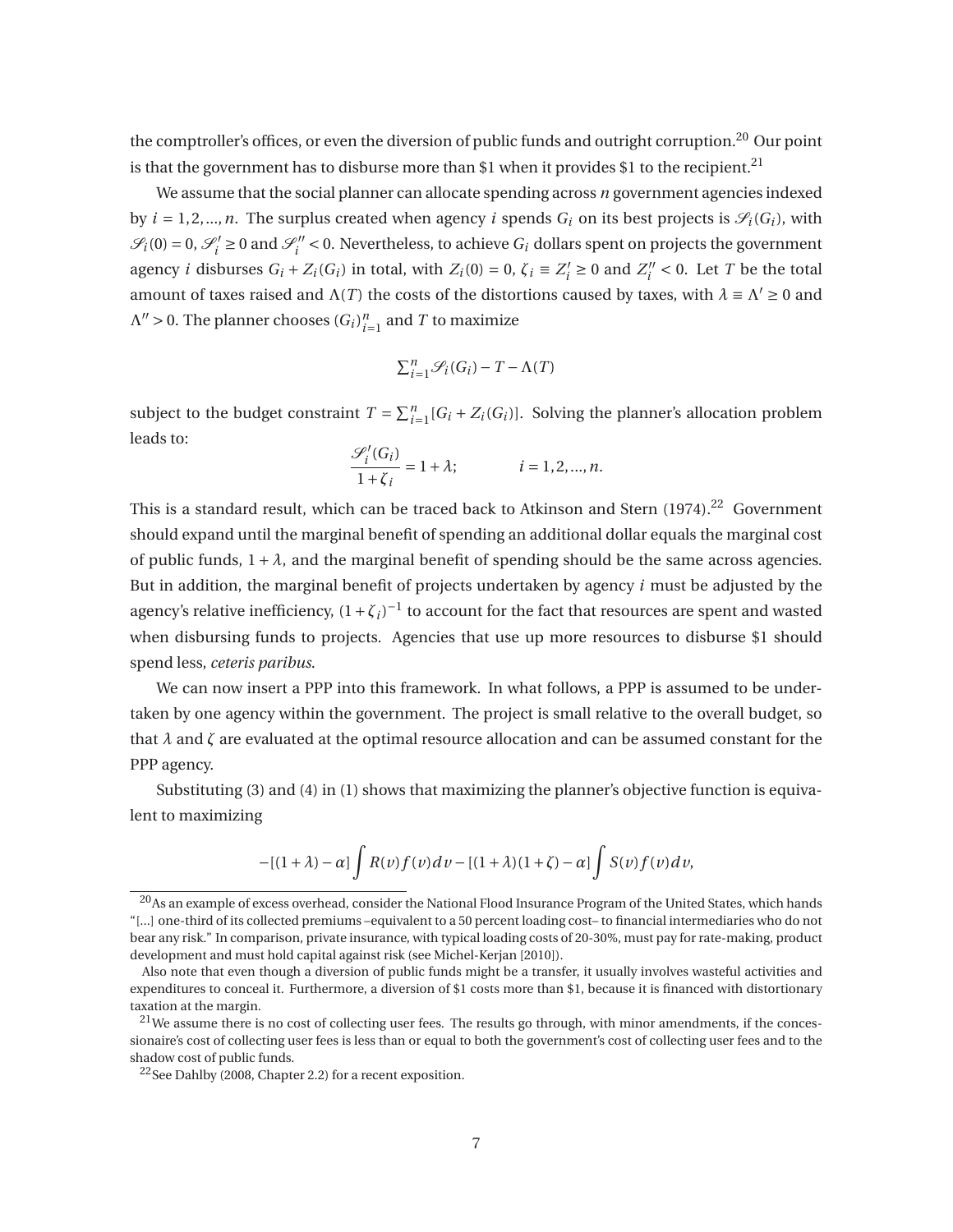and therefore to minimizing

$$
\int \left\{ [(1+\lambda) - \alpha] R(\nu) + [(1+\lambda)(1+\zeta) - \alpha] S(\nu) \right\} f(\nu) d\nu,
$$
\n(5)

where we have dropped  $\alpha I$  and  $(1 + \lambda) \int v f(v) dv$  from the objective function because they do not depend on the planner's choice variables, *R* and *S*.

In (5) the marginal cost of funds is scaled up by  $1+\zeta$  when the concessionaire receives subsidies, but not when it receives toll revenue. This captures the fact that toll revenues go directly into the concessionaire's pocket. Thus, by remunerating the concessionaire with toll revenue, society avoids the costs incurred when disbursing subsidies. $23,24$ 

Defining  $\bar{\zeta} \ge 0$  via:<sup>25</sup>

$$
1+\bar{\zeta}=\frac{(1+\lambda)(1+\zeta)-\alpha}{1+\lambda-\alpha},
$$

we have that the planner's program can be written as

$$
\min_{\{R(v), S(v)\}} \int \{R(v) + (1 + \bar{\zeta})S(v)\} f(v) dv.
$$
\n(6a)

s.t. 
$$
\int u(R(v) + S(v) - I) f(v) dv \ge u(0)
$$
, (6b)

$$
0 \le R(\nu) \le \nu,\tag{6c}
$$

$$
S(\nu) \ge 0. \tag{6d}
$$

## **2.2 Irrelevance result**

It is often claimed that PPPs relieve the public budget by substituting private finance for distortionary tax finance. Does this argument make the case for PPPs?

If we only consider the distortions associated with taxation, so that  $\zeta = 0$ , the planner's objective described in (6a) is equivalent to minimizing

$$
\int R(v)f(v)dv + \int S(v)f(v)dv.
$$

The per-dollar cost of paying the concessionaire with either user fee revenues or subsidies is the same, so social welfare only depends on *total* transfers  $\mathcal{T}(v) = R(v) + S(v)$  to the concessionaire, not on the division of payment between subsidies and user fee revenue. This is the insight behind the following result:

<sup>&</sup>lt;sup>23</sup>One might argue that the government has to incur in costs to monitor truthful reporting of toll revenues by the concessionaire. Nevertheless, these costs are likely to be negligible, for the concessionaire is monitored by investors and tax authorities.

 $24$  For simplicity we have assumed that each dollar collected by the concessionaire (net of toll collection costs) ends in its pocket. Of course, private firm pays some overhead. But the parameter *ζ* is to be understood as capturing a relative difference between a private and a public bureaucracy.

<sup>&</sup>lt;sup>25</sup>From the definition of  $\bar{\zeta}$ ,  $\bar{\zeta}$  > 0 ⇔  $\zeta$  > 0 and  $\bar{\zeta}$  < 0 ⇔  $\zeta$  < 0. Furthermore,  $\zeta = \bar{\zeta}$  when *α* = 0.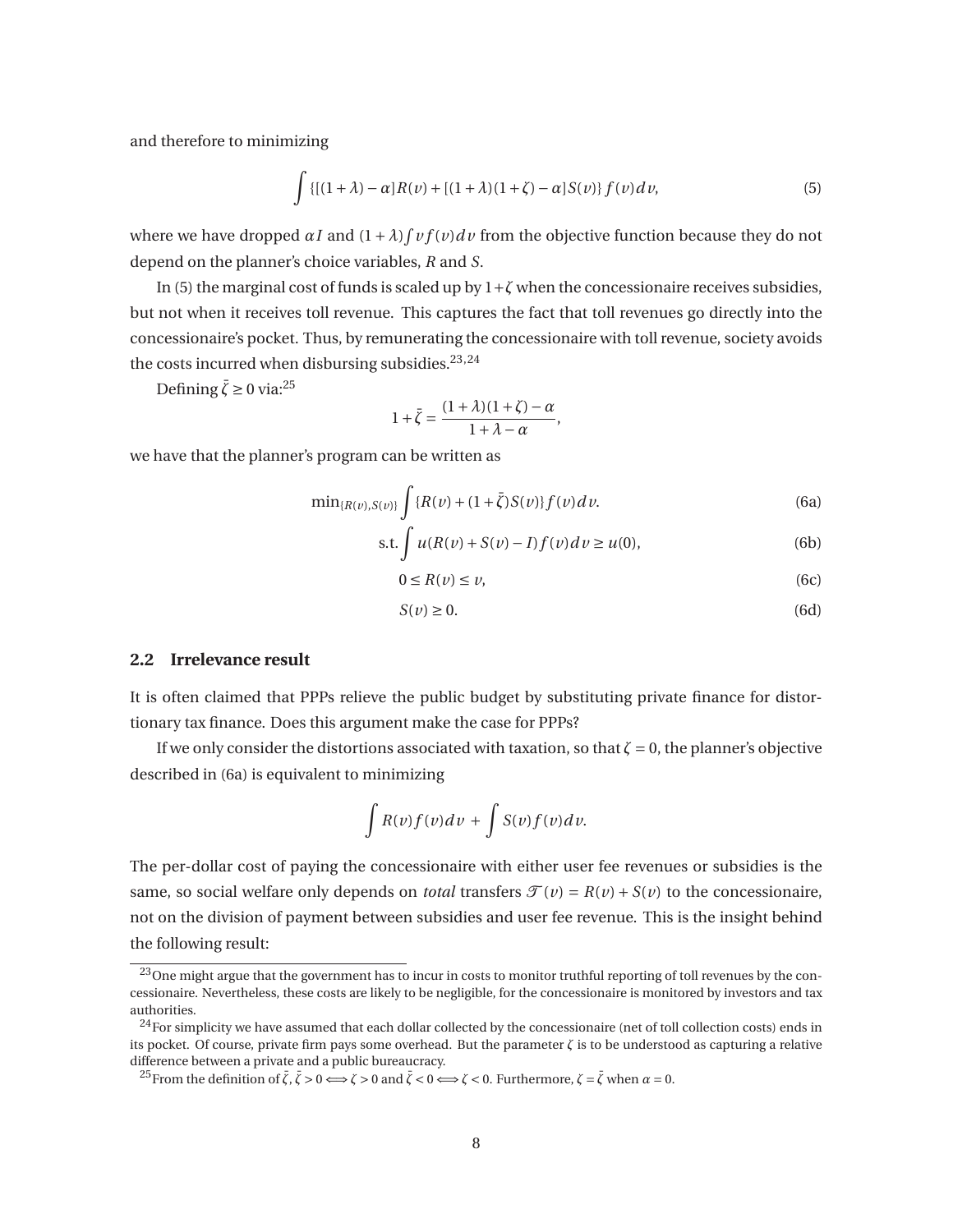**Proposition 1 (Irrelevance of the cost-of-funds argument)** *Assume*  $\zeta = 0$ *. Then any combination of user fee and subsidy schedules that satisfies constraints* (6c) *and* (6d) *and such that*  $\mathcal{T}(v) = I$  *for all v solves the planner's program* (6a)*–*(6d)*.*

### **Proof** See Appendix A.1.

What is the economics of this result? The standard reasoning in favor of PPPs points out that subsidies are an expensive source of finance, because they are financed with distortionary taxes. Yet the multiplicity of optimal subsidy-revenue combinations indicates that distortionary taxation  $(\lambda > 0)$  is not a sufficient reason to prefer private provision. One solution is  $R(v) \equiv 0$  and  $S(v) \equiv I$ , which in our framework corresponds to public provision. Another solution is that the concessionaire invests *I*, collects user-fee revenues equal to *I* in present value, and no subsidies are paid.<sup>26</sup> In addition, there is a continuum of combinations where the government provides a partial subsidy.

The intuition for this result is that if the user fee revenue collected by the concessionaire increases by \$1 (and thus government revenue decreases by \$1), the government has to levy \$1 in additional taxes, which costs society  $1 + \lambda$ . This is the same cost that society bears when paying \$1 in additional subsidies. Hence, at the margin the opportunity cost of paying with user fee revenue or subsidizing the concessionaire is exactly the same. The rich set of optimal combinations of state-contingent subsidies and concession terms reflects that user fees and subsidies are perfect substitutes in the planner's objective function.

A similar argument shows that the planner will satisfy the concessionaire's participation constraint with equality. An additional dollar for the concessionaires increases social welfare by  $\alpha$ , but costs  $1 + \lambda$  to users. Since  $1 + \lambda > \alpha$ , the planner extracts all rents from the concessionaire. Finally, note that the optimal contract provides full insurance to the concessionaire.

The irrelevance result implies that the case for PPPs cannot rest on the claim that they relieve strained budgets. When are PPPs warranted? As mentioned in the introduction, one justification of PPPs is that bundling may enhance productive efficiency. An additional advantage of PPPs, stressed in this paper, is that they reduce the sums flowing through the public budget, reducing the inefficiencies associated with subsidy transfers. This corresponds to the case where  $\zeta > 0$  in our model. The remainder of this section (and paper) is devoted to deriving (and implementing) the optimal contract for this case.

## **2.3 Optimal risk-sharing contract: high and low demand projects**

To derive the optimal contract when  $\zeta > 0$ , note that (6a) implies that the planner will pay subsidies in state  $\nu$  only after exhausting user fees—otherwise she could slightly reduce subsidy payments, which would save  $(1 + \lambda)(1 + \zeta) - \alpha$ ; and increase  $R(v)$ , which would cost only  $1 + \lambda - \alpha$ . This rules out the possibility that  $R(v) < v$  and  $S(v) > 0$  simultaneously, and it follows that if the firm receives

<sup>&</sup>lt;sup>26</sup>This is only possible if  $v_{\text{min}} \geq I$ , for otherwise the project cannot be financed with user fees in all states.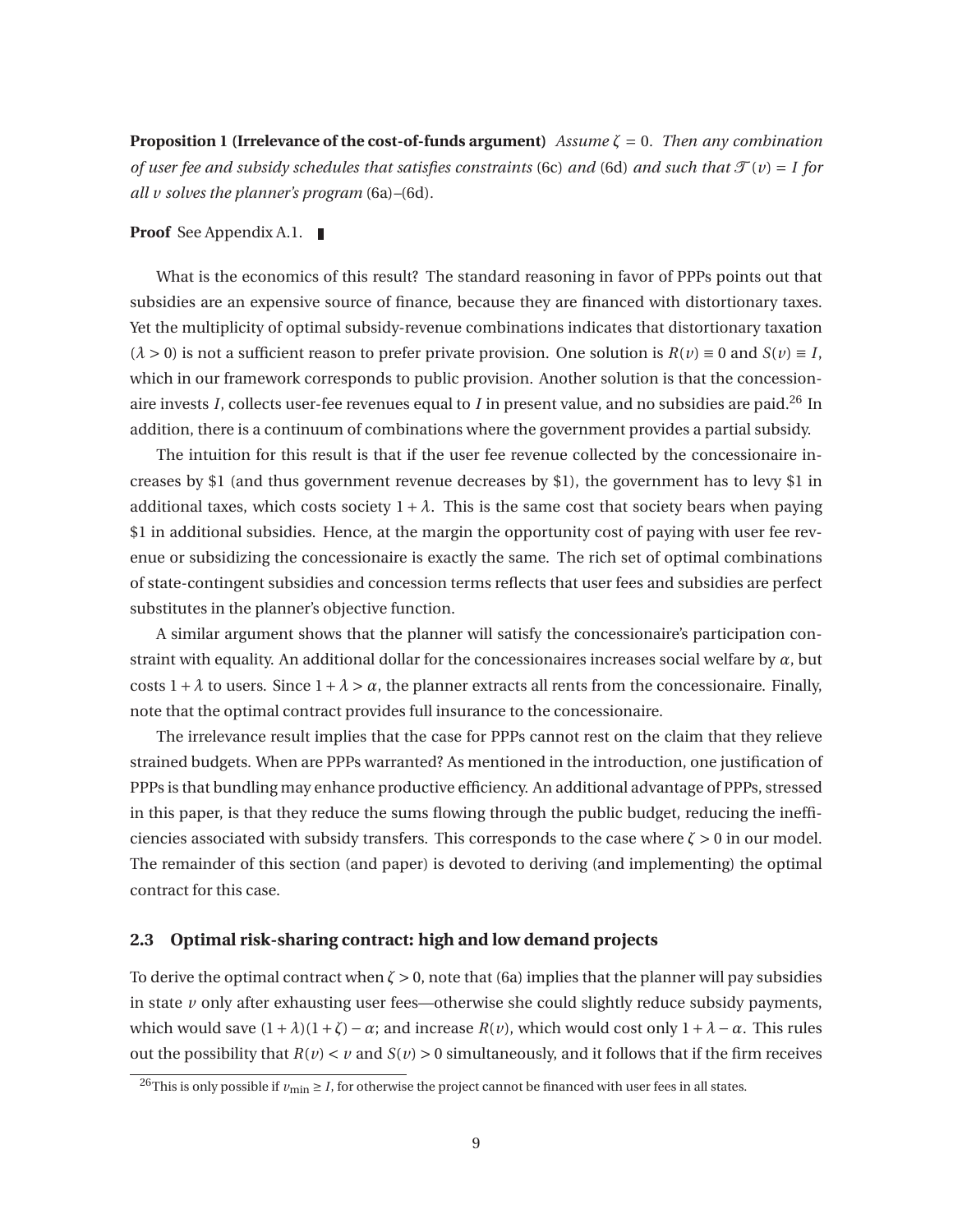subsidies in state  $\nu$ , it must be the case that user fees revenues are exhausted in this state. This insight motivates classifying demand states into high, intermediate and low demand states as follows. In a high demand state, the contract length is finite and no subsidies are paid out, that is,  $R(v) < v$ and  $S(v) = 0$ . By contrast, in low demand states the contract lasts indefinitely and the firm is remunerated with subsidies:  $R(v) = v$  and  $S(v) > 0$ . There remain the intermediate demand states, where the contract lasts indefinitely, as in low demand states, but no subsidies are paid out, as in high demand states.

The planner faces the following tradeoff: On the one hand, she would like to utilize user fee revenues as far as possible to compensate the concessionaire, in order to avoid paying subsidies. On the other hand, using only user fees may expose the concessionaire to excessive risk, and an efficient contract would insure against low demand states through subsidies.

The planner can avoid the subsidy-risk tradeoff when user fees alone always pay for the project, that is, when  $v_{\text{min}} \geq I$ . The optimal contract then fully insures the firm, financing it solely out of user fee revenues, while providing no rents. This contract sets  $R(v) = I \le v$  and  $S(v) = 0$  for all *v*—all states are high demand states when  $v_{\text{min}} \geq I$ .

Consider next the case where user fees are always insufficient to pay for the project, that is,  $v_{\text{max}} < I$ . Then  $R(v) = v$  combined with  $S(v) = I - v > 0$  for all *v* also defines the optimal contract, since this contract exhausts user fees in all states of demand before resorting to subsidies, while avoiding a risk premium, and without giving rents to the firm. As in the previous case, there is no tradeoff between minimizing subsidy payments and reducing risk exposure for the firm.

|               | Demand state         | Project                         |
|---------------|----------------------|---------------------------------|
| High:         | $R(v) < v, S(v) = 0$ | $v_{\rm min} > 1$               |
| Intermediate: | $R(v) = v, S(v) = 0$ | $v_{\rm min} < I < v_{\rm max}$ |
| Low:          | $R(v) = v, S(v) > 0$ | $v_{\text{max}} < 1$            |

Table 1: Taxonomy of demand states and taxonomy of projects

We refer to a project with  $v_{\text{min}} \geq I$  as a high demand *project*, while one with  $v_{\text{max}} < I$  is a low demand project; intermediate demand projects satisfy  $v_{\text{min}} < I \le v_{\text{max}}$ . Table 1 summarizes our taxonomies for states and projects. We summarize the optimal contract for high and low demand projects in the following Proposition.

**Proposition 2 (Optimal contract for high and low demand projects)** *The optimal contract for high* and low demand projects requires that  $R(v) + S(v) = I$  for all v. Given demand realization v, the gov*ernment collects v* − *I in each state if the project is high demand, while it pays a subsidy of I − v in each state if the project is low demand.*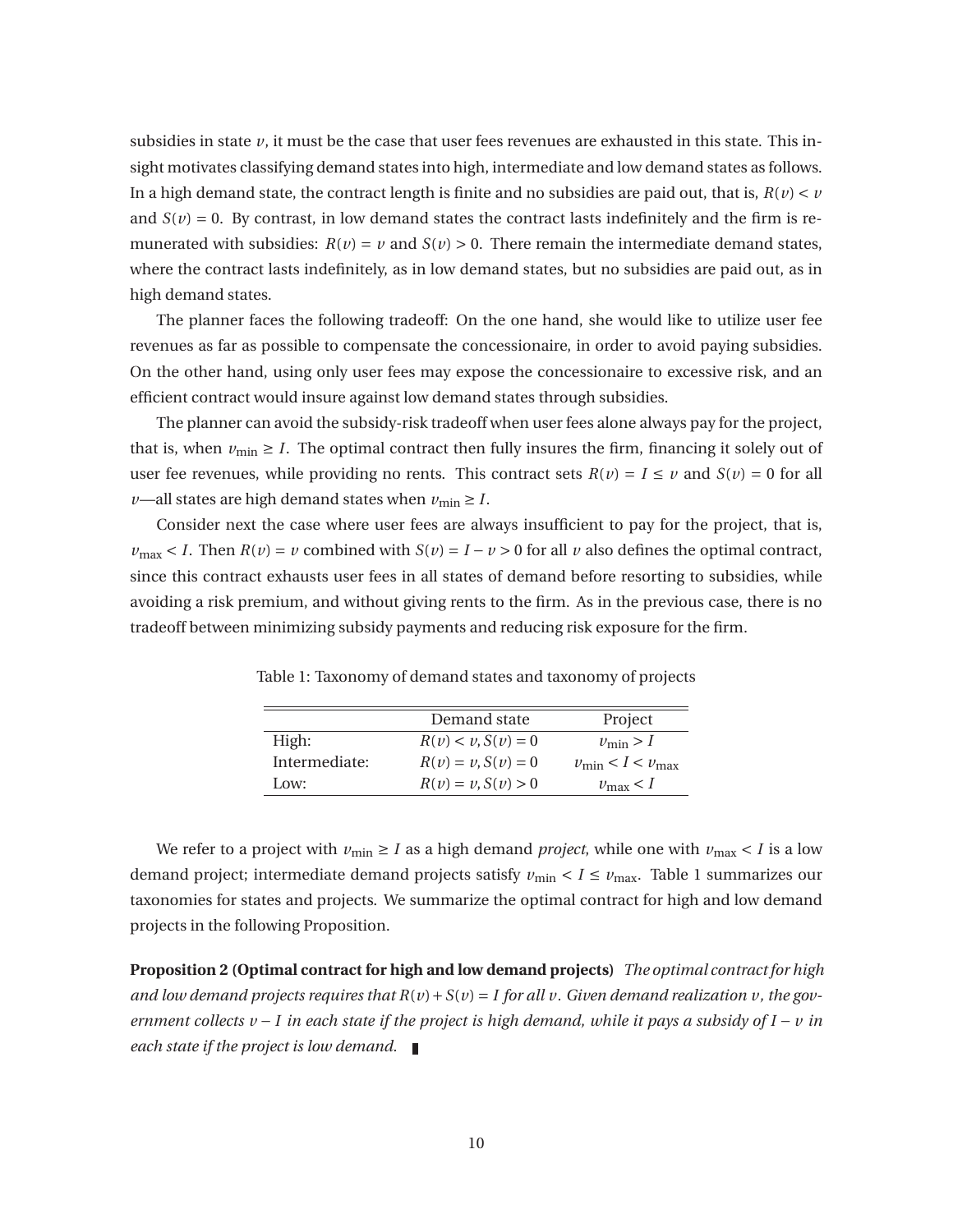#### **2.4 Optimal risk-sharing contract: intermediate demand project**

The subsidy-risk tradeoff becomes relevant when designing the optimal contract for an intermediate demand project, that is, a project with  $v_{\text{min}} < I < v_{\text{max}}$ . In this case full insurance does not implement the optimal program.

To see that even at the lowest cost, full insurance  $(R(v) + S(v) = I)$  in all states is suboptimal, we argue below that a minor modification of this contract —referred to as the "full insurance contract" in what follows— improves welfare. Consider lowering insurance from *I* to  $I - \Delta I$  for states with  $\nu$ below *I*, and use the resources that are freed up to raise the revenue cap for states with *v* above *I* by an amount proportional to Δ*I*. <sup>27</sup> Since user fee revenue is substituting for subsidy financing, every dollar saved in low demand scenarios has a social value that is  $(1 + \bar{\zeta})$  times that of every additional dollar transferred to the firm in high demand scenarios. It follows that for small Δ*I* this leads to a welfare gain proportional to Δ*I*. It is true that the firm bears risk under the modified contract, yet the compensation needed to satisfy its participation constraint is only of order  $(\Delta I)^2$ , since we are starting from a situation where it bears no risk. Thus there exists a contract with minimum revenue guarantee  $I - \Delta I$  and revenue cap  $I + c\Delta I$  that is feasible and improves welfare.<sup>28</sup>

For intermediate demand projects, the optimal contract is characterized by two thresholds, a minimum revenue guarantee *m* and a revenue cap *M*. In *low demand* states  $v < m$ ,  $R(v) = v$  and  $S(v) = m - v$ . By contrast, in *high demand* states  $v > M$  and  $R(v) = M$ . The remaining states, with *m* ≤ *v* ≤ *M*, are intermediate demand states, with  $R(v) = v$  and  $S(v) = 0$ . This contract cuts off the tails of the distribution and is the most efficient means of reducing the variance of revenues using subsidies in bad states and caps on revenue in good states in order to satisfy the participation constraint (see appendix). The optimal contracts of Proposition 2 may be viewed as particular cases of two-threshold contracts, where either the minimum income guarantee or the revenue cap are not binding.

Figure 1 shows how the subsidy-risk trade off is resolved optimally when  $v_{\text{min}} < I < v_{\text{max}}$ . The horizontal axis plots the support of *v* while the vertical axis shows the total revenue received by the concessionaire in each state,  $R(v) + S(v)$ . Implicit is the assumption that subsidies are used in a particular state only once user fees are exhausted.

In any state with a finite concession term, the social opportunity cost of the last dollar received by the concessionaire is  $1 + \lambda - \alpha$ ; this justifies equalizing the concessionaire's revenue across high demand states by fixing a revenue cap *M*. On the other hand, in any low demand state the last dollar paid to the concessionaire comes from a subsidy and costs society  $(1 + \lambda)(1 + \zeta) - \alpha$ . Again, this justifies equalizing revenue across low demand states at the minimum revenue guarantee  $m < M$ .

As can be seen from figure 1, the wedge between  $1 + \lambda - \alpha$  and  $(1 + \lambda)(1 + \zeta) - \alpha$  creates an in-

<sup>27</sup>More precisely, this modification of the full insurance contract frees up resources *F*(*I*)Δ*I* in expected value, that can be used to finance a new revenue cap  $I + c\Delta I$  with  $c = F(I)/(1 - F(I))$ , where  $1 - F(I) > 0$  since this is an intermediate demand project.

<sup>&</sup>lt;sup>28</sup>The constant *c* will be slightly lower than the original  $F(I)/(1-F(I))$ , by an amount on the order of  $\Delta I$  to compensate for the added risk.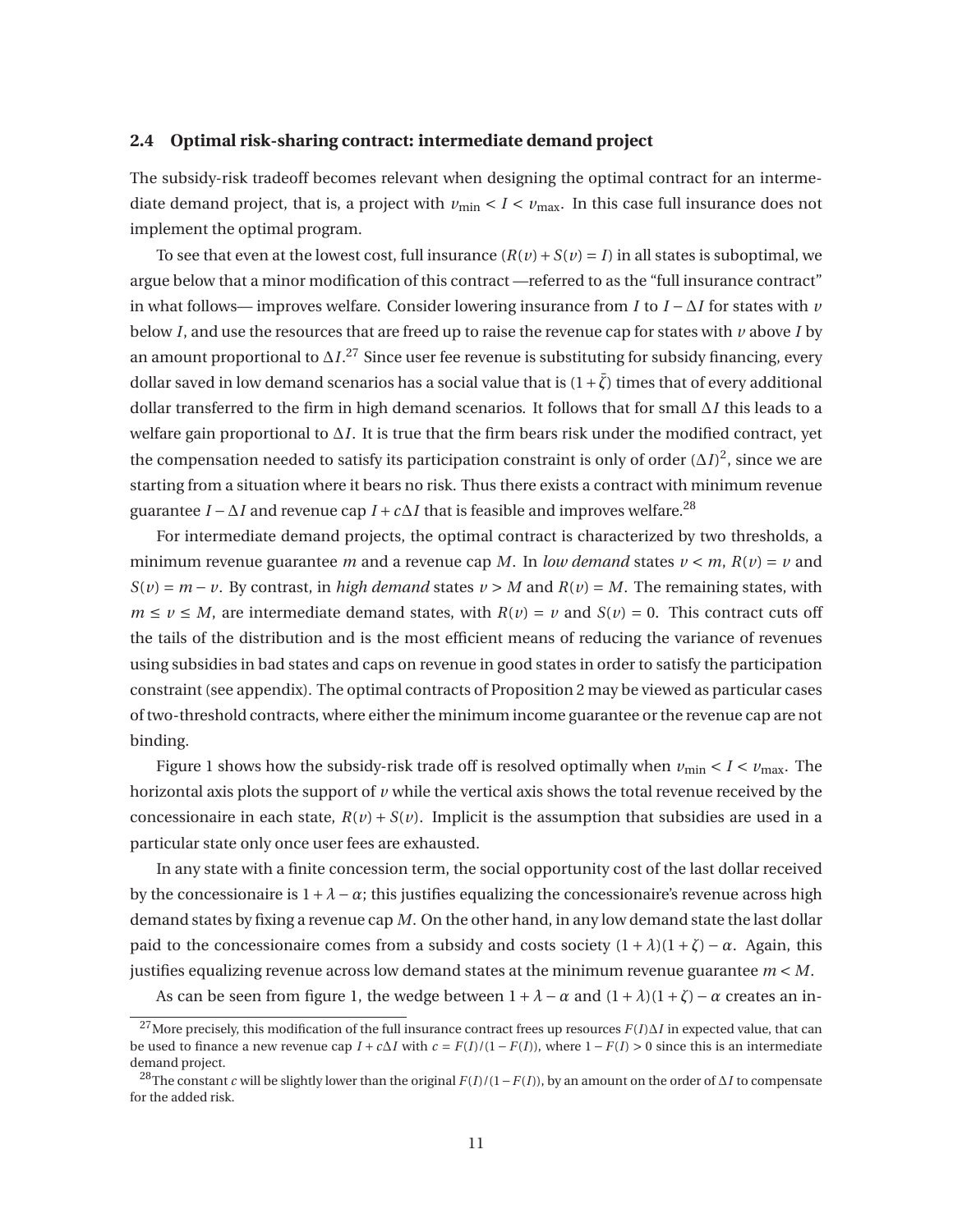

Figure 1: Optimal contract, intermediate demand project

terval *<sup>M</sup>* <sup>−</sup>*<sup>m</sup>* of intermediate demand states. To see the intuition, consider one such state, *<sup>v</sup>*. It is straightforward to obtain the following inequalities

$$
\frac{1}{1+\bar{\zeta}} < \frac{u'(\widetilde{\nu}-I)}{u'(m-I)} < 1 < \frac{u'(\widetilde{\nu}-I)}{u'(M-I)} < 1+\bar{\zeta}.
$$

These inequalities imply that the concessionaire's marginal utility evaluated at *<sup>v</sup>*<sup>−</sup> *<sup>I</sup>* is lower than the marginal utility at *m*, but higher than the marginal utility at *M*. In other words, the shadow value of the last dollar received by the concessionaire in state  $\tilde{v}$  is too low to warrant a subsidy, as well as too high to warrant a revenue cap. Consequently, the concession lasts forever, but no subsidies are paid. The following proposition characterizes the optimal values of both thresholds:

**Proposition 3 (Optimal contract for intermediate demand projects)** *Consider a project with v*<sub>min</sub> ≤  $I < v_{\max}$  *(intermediate demand project). Assume u'* ( $v_{\min}$ −*I*) > (1+ $\bar{\zeta}$ ) $u'(v_{\max}$ −*I*).<sup>29</sup> *Then the optimal* 

$$
\int_{v_{\text{min}}}^{M} u(v - I) f(v) dv + (1 - F(M)) u(M - I) = u(0).
$$

When the inequality is reversed:  $\int u(v-1)f(v)dv < u(0)$ , the optimal contract involves no revenue cap and the minimum income guarantee is determined from

$$
F(m)u(m - I) + \int_{m}^{v_{\text{max}}} u(v - I)f(v) dv = u(0).
$$

<sup>&</sup>lt;sup>29</sup>This condition ensures that  $m > v_{\text{min}}$  and  $M < v_{\text{max}}$ , so that condition (8) below holds with equality. Two possibilities arise if  $u'(v_{\text{min}} - I) < (1 + \bar{\zeta})u'(v_{\text{max}} - I)$ . First, if  $\int u(v - I)f(v)dv > u(0)$ , the optimal contract involves no subsidies  $(m < v_{\text{min}})$  and *M* is determined from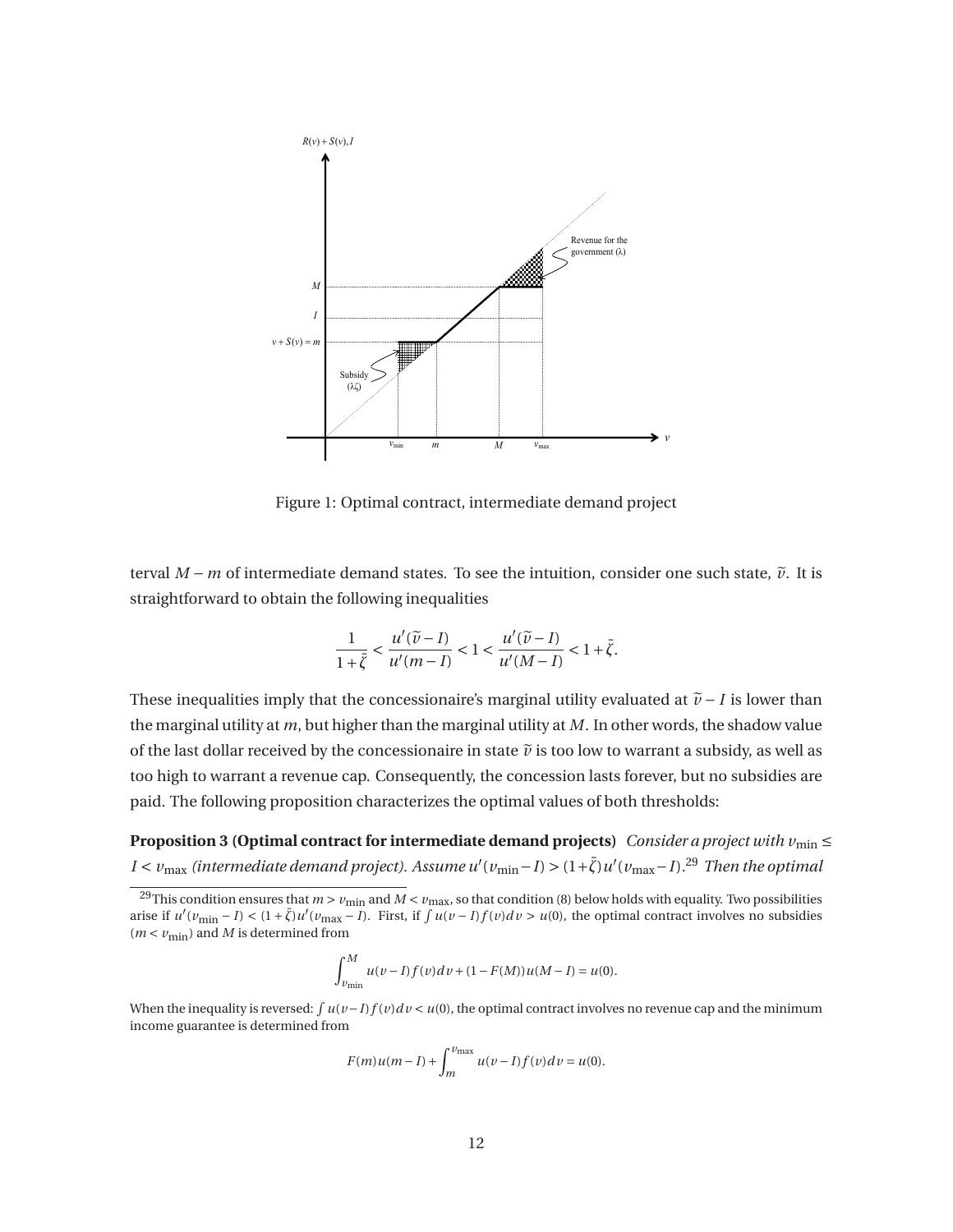*contract is characterized by thresholds m and M, with*  $v_{\text{min}} < m < I < M < v_{\text{max}}$ *, such that states with*  $v > M$  are high demand, states with  $m \le v \le M$  are intermediate demand and states with  $v < m$  are *low demand.*<sup>30</sup> *M and m are determined from the concessionaire's participation constraint*

$$
F(m)u(m - I) + \int_{m}^{M} u(v - I)f(v)dv + (1 - F(M))u(M - I) = u(0)
$$
\n(7)

*and the condition*

$$
u'(m-I) = (1 + \bar{\zeta})u'(M-I).
$$
 (8)

**Proof** See Appendix A.2.

## **2.5 Extensions**

The results derived above can be extended in several directions. Here we briefly discuss the intuition underlying two extensions of the model, and refer the reader to Engel et al. (2008) for a formal treatment. First, we consider the case where demand responds to price changes and the concessionaire faces a standard convex short-run cost curve. Second, we incorporate moral hazard, by assuming that demand responds to the concessionaire's unobservable effort.

### **Price-responsive demand**

Assuming a totally inelastic demand simplifies the derivations, but is not realistic. Nevertheless, the insights obtained above carry through to the case with a price-responsive demand. Once tolls are set appropriately, the optimal contract continues to be characterized by a minimum guarantee and a cap on revenues.

In Engel et al. (2008) we consider a continuum of verifiable demand states where, for tractability, we assume that the demand curve becomes known immediately after the project is built and remains constant over time.<sup>31</sup> This means that for every demand state, the planner chooses two prices, the user fee paid during the concession, and the user fee collected by the government after the concession ends. The planner also sets a demand-contingent concession length.

While the determination of optimal user fees is no longer trivial, the structure of the optimal contract remains identical to the case of perfectly inelastic demand. Thus, the present value of the cash flow received by the concessionaire is equal to *M* across all high demand states, and *m* across low demand states, with *m* < *M*. As before, the cash flow received by the concessionaire in intermediate demand states lies between *m* and *M*. Moreover, high, intermediate and low demand projects are defined as before.

 $^{30}\rm{See}$  Table 1 for the definition of high, intermediate and low demand states.

 $31$ The results that follow extend easily to the case where the demand schedule grows at an exogenous rate that may vary over time and with the demand state, since the price-elasticities of demand do not vary over time in this case. We can also introduce production costs that are increasing and convex in quantity demanded. The problem becomes considerably harder when demand is allowed to evolve arbitrarily.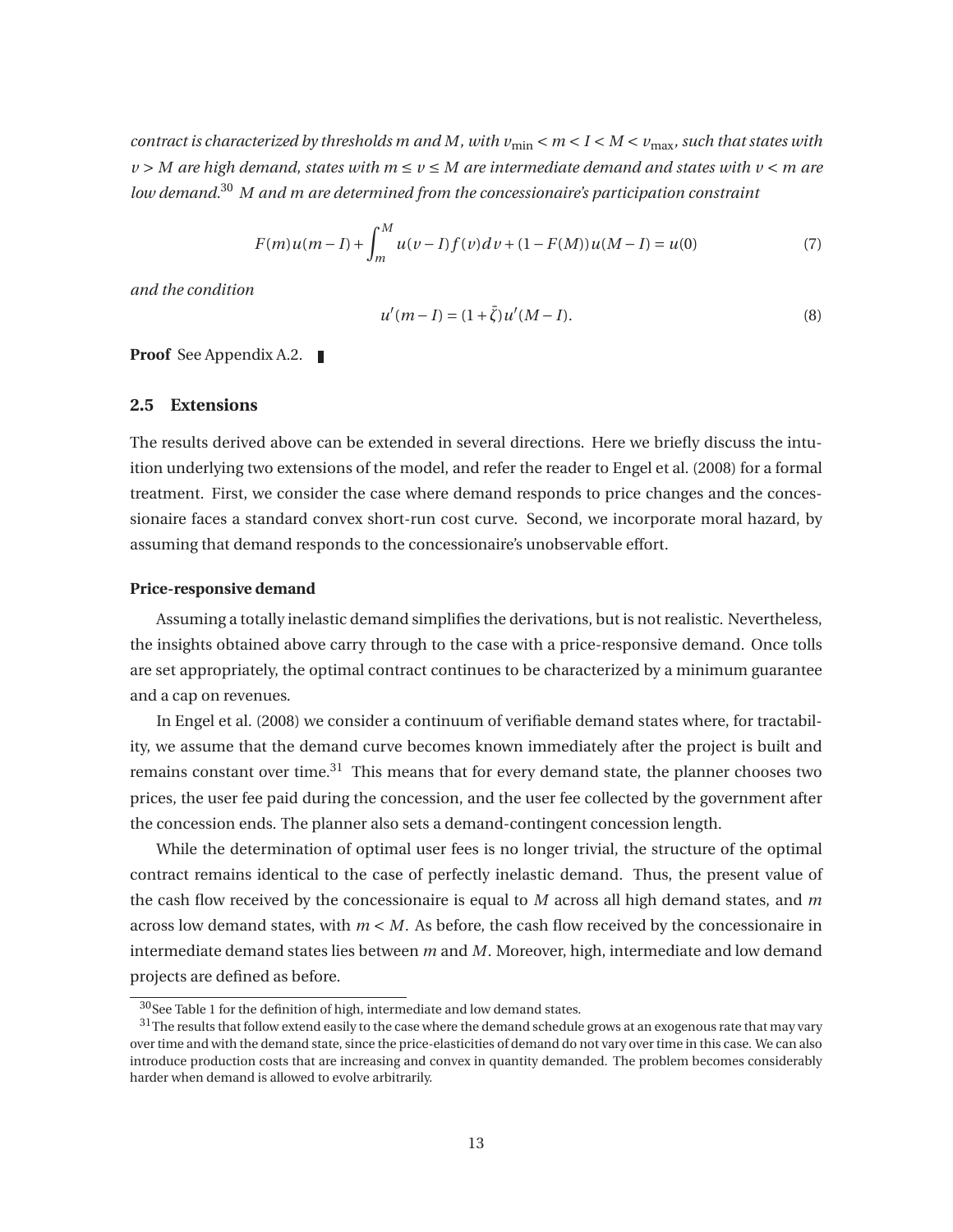User fees are set taking into account the relevant margin of fiscal revenue which they substitute. For example, user fees after the concession ends are set so as to create a distortion commensurate with the cost of public funds, since these fees substitute for this source of government revenue. It follows that there will be marginal cost pricing after the concession ends only when  $\lambda = 0$ .

The same principle applies, *mutatis mutandis*, to the different types of demand states during the life of the concession. Somewhat surprisingly, in a high demand state the relevant margin also is the shadow cost of public funds, despite the fact that the planner values a dollar in the concessionaire's pocket at  $\alpha < 1 + \lambda$ . The reason for this is that the planner can recoup the extra cash flow that the concessionaire receives per period in a high demand state as a result of a higher user fee during the concession because the concession duration is shorter. This implies that at the margin the higher revenue generated by raising the user fee during the concession substitutes for distortionary taxation *after* the concession ends. Similarly, the user fee during the concession in a low demand state is set commensurate with the cost of subsidy financing,  $(1 + \lambda)(1 + \zeta)$ . In low demand states the planner can recover any extra dollar of user fee revenue received by the concessionaire by lowering the subsidy.<sup>32</sup>

### **Moral hazard**

Another extension is to allow for demand that depends on unobservable and costly effort by the concessionaire. An additional motive to have the firm bear risk emerges in this case, as risk induces optimal levels of effort by the concessionaire. As before, two thresholds, *m* and *M*, suffice to partition states into high, intermediate and low demand states. Even though in the optimal solution the total revenue collected by the concessionaire now always increases with the demand realization  $\nu$ , subsidies are still paid out only in low demand states ( $\nu$  <  $m$ ), while the government still receives user-fees only in high demand states  $(v > M)$ .

Figure 2 shows that for an intermediate demand project with *ζ* > 0 we have a range of values of *v* where the contract lasts indefinitely and there are no subsidies. This range of intermediate demand states (and intermediate demand projects) emerges only when  $\zeta > 0$ , leading to an increase in risk borne by the concessionaire beyond the level predicted by the standard principal-agent model for the case  $\zeta = 0$  Contrary to the optimal contract for the case with no moral hazard depicted in figure 1, the concessionaire's revenue is not equal across all high demand states or all low demand states. But the gap between *m* and *M* emerges, as before, because subsidy finance is more expensive than user fee revenue, at the margin. Again as in the case with no moral hazard, the optimal contract also involves a state-contingent concession term, with shorter terms in high demand states.

 $32$  For intermediate demand states the user fee is set so that the resulting distortion lies between that associated with financing from general taxes and that associate to subsidies. See Engel et al. (2008).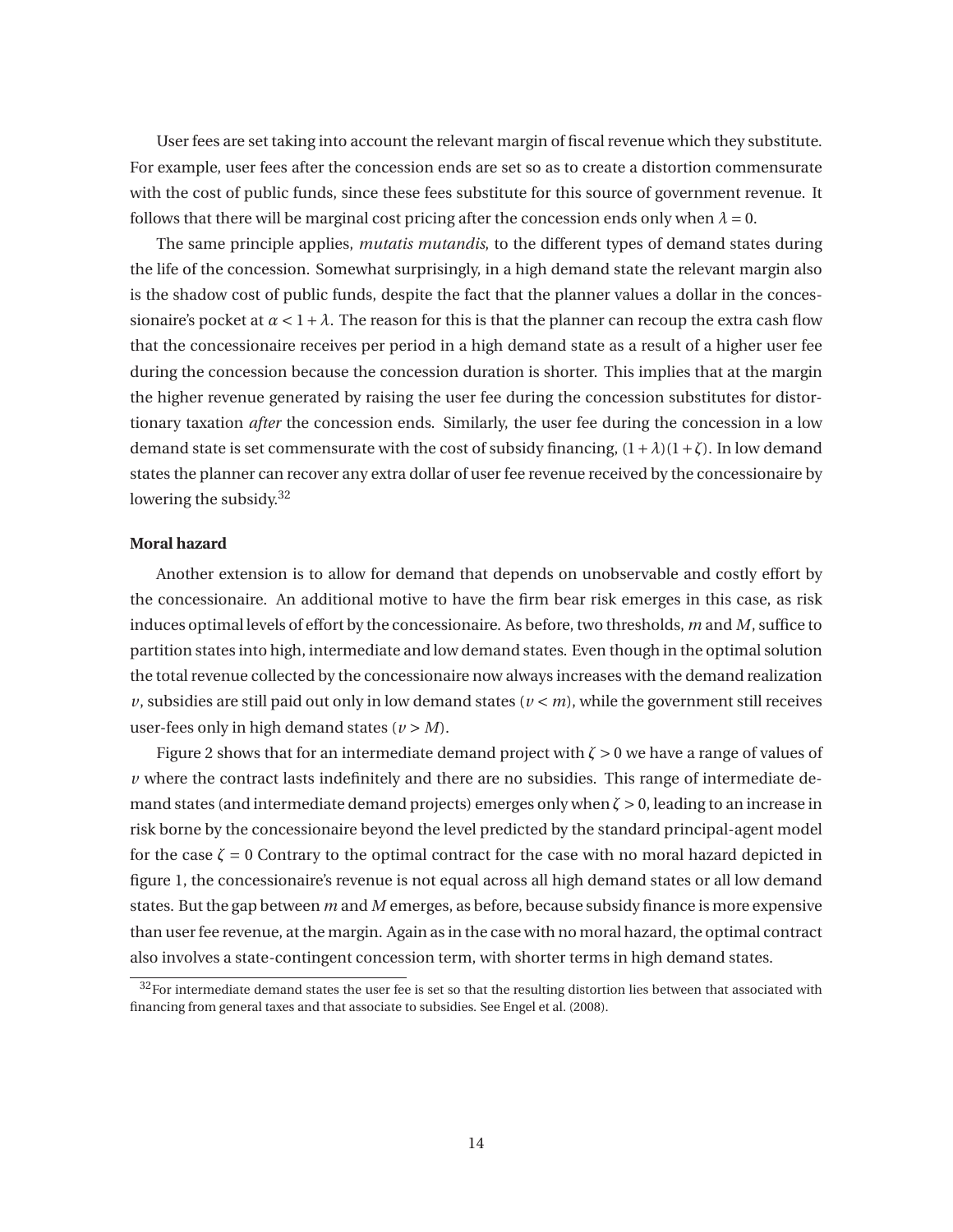

Figure 2: Optimal contract with moral hazard and *ζ* > 0

## **3 Implementation**

The informational requirements needed to implement the optimal contract might seem formidable, but somewhat surprisingly, this is not the case. We show next how to implement the optimal contract with a competitive auction when the planner knows neither *I* nor the risk aversion of firms.

## **3.1 High and low demand projects**

Consider first a high demand project. Then an auction where the bidding variable *β* is the total present value of user fee revenues (PVR) collected by the concessionaire implements the optimal contract. This follows from observing that rents will be dissipated in a competitive auction, so that *β* will satisfy:

$$
\int u(\beta - I) f(v) dv = u(0).
$$
\n(9)

Hence the winning bid will be  $\beta = I$ , which corresponds to the optimal contract derived in proposition 2. Denote by  $T(v)$  the time it takes for user fee revenue accumulated in state  $v$  to attain *I*. The concession term is shorter when demand is high, that is, when  $T(v)$  is small.<sup>33</sup> The concessionaire bears no risk because users pay him the same amount in all states of nature.<sup>34</sup> Furthermore, the planner can implement the optimal contract using a PVR auction even if she does not know *I*, the density  $f(v)$  or the concessionaire's degree of risk aversion. All that the planner needs to know is

<sup>&</sup>lt;sup>33</sup>This requires that the instantaneous user fee revenue process be well behaved, see footnote 15.

<sup>34</sup>Uncertainty in *I*, which may be important in some projects, cannot be eliminated with a variable (or fixed) term contract.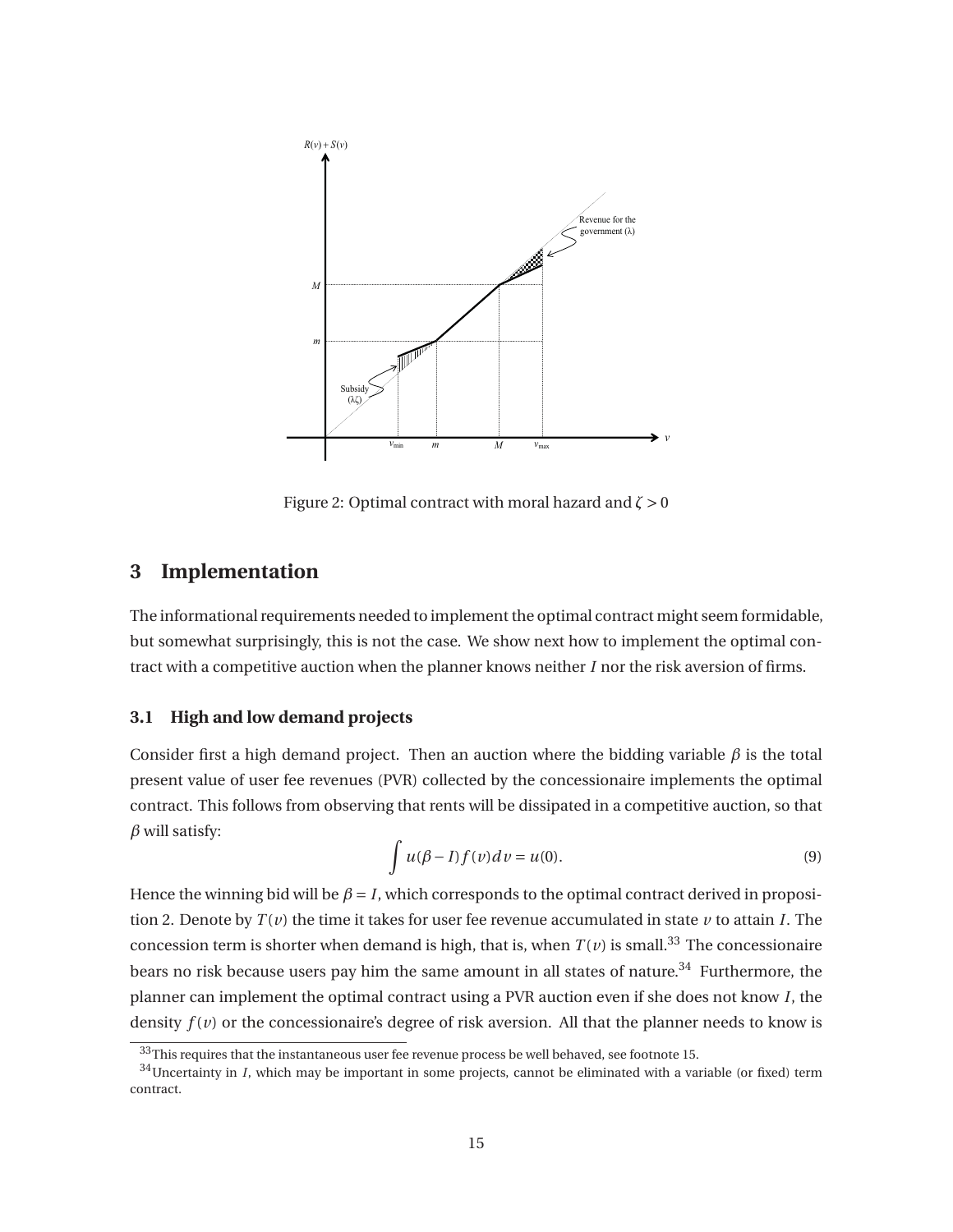that the project can finance itself in all states of demand, that is, that  $v_{\text{min}} \geq I$ . Furthermore, moving from a fixed term contract to the optimal contract can lead to substantial welfare gains.<sup>35</sup>

Consider next a low demand project. A PVR auction will implement the optimal contract in this case as well, as long as the government subsidizes the difference between the winning bid and the present value of user fees collected. In this case firms end up bidding on a minimum income guarantee and the winning bid ensures a total revenue of *I*. Informational requirements are modest again, since the planner only needs to know that  $v_{\text{max}} < I$ , and be able to verify revenue in each state. Note that the concession lasts forever in this case. We summarize both cases reviewed so far as follows:

**Proposition 4 (High and low demand projects)** *The optimal contract can be implemented with a PVR auction, or by a simple extension, for both high and low demand projects. Furthermore, bidders reveal I in the auction and there is no need to know f or u.*

## **3.2 The general case**

Next we consider the case where the planner does not know if the project is high, intermediate or low demand. We also assume that the planner does not know the firms' degree of risk aversion, but does know the probability density  $f(v)$ .<sup>36</sup> We show next how to implement the optimal contract with an auction where firms bid on the minimum revenue guarantee and on the revenue cap they desire.<sup>37</sup>

**Proposition 5 (Optimality of the two-threshold auction)** *The following two-threshold, scoring auction implements the optimal contract:*

- *The government announces the probability density of expected discounted user fee revenue flow from the project, f*(*v*), and the parameter  $\bar{\zeta}$  that summarizes the wedge between the shadow *cost of public funds and subsidies.*
- *Firms bid on the minimum revenue guarantee, m, and on the cap on user fee revenue, M.*
- *The firm that bids the lowest value of the scoring function*

$$
W(M,m) = M(1 - F(M)) + \int_0^M v f(v) dv + (1 + \bar{\zeta}) \int_0^m (m - v) f(v) dv \tag{10}
$$

*wins the concession.*

 $35$ Depending on the degree of risk aversion and revenue uncertainty, Engel et al. (2001) find welfare gains between 16 and 64% of the upfront investment.

 $36$ The government should have as much information on demand as third parties, because it either provides the service or it must compare the PPP with conventional provision. Furthermore, substantial public planning is needed to design most PPP projects, and this requires an assessment of demand.

 $37\,$  See Engel et al. (2008) for an extension of the results to the case with price-responsive demand.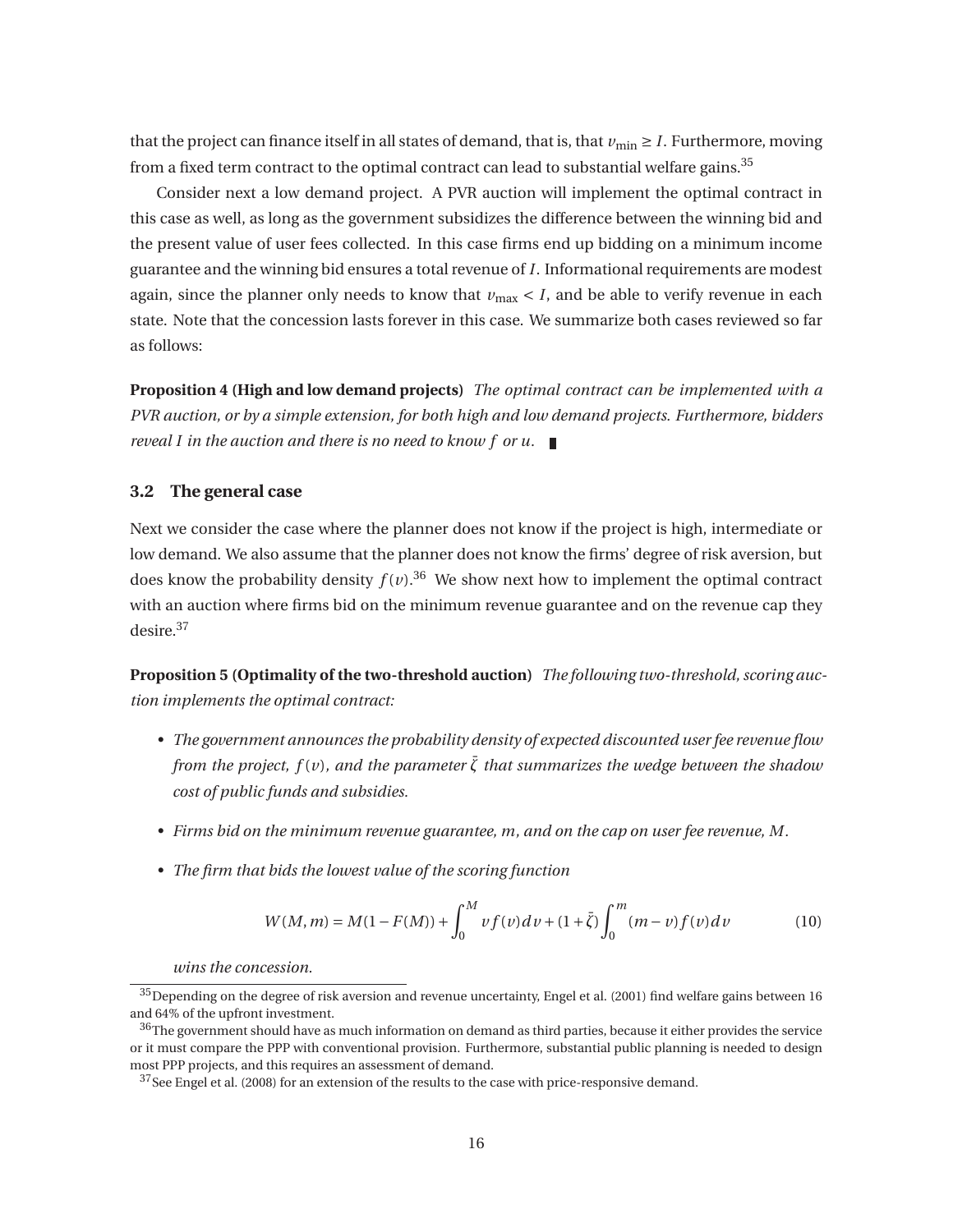**Proof** See Appendix A.3. ■

What is the intuition underlying this result? Note first that the planner's objective function does not require knowledge of *I*. The objective function only depends on the probability distribution of the present value of revenue that the project can generate and the distortions associated with government expenditures, as summarized by  $\bar{\zeta}$ . By awarding the PPP to the bidder that maximizes this objective function, and assuming competitive bidding, the planner induces the concessionaire to solve society's problem without knowing the cost of the project or the firms' degree of risk aversion.

In the case of a high demand project, the two-threshold auction is equivalent to a PVR auction. If all states have high demand, any bid with  $M = I$  and  $m \leq I$  will win the auction. No subsidies are paid out and the concession term is shorter if demand is higher.<sup>38</sup> Similarly, in the case of a low demand project, a bid with  $m = I$  and  $M \geq I$  wins the concession, since this time the upper threshold is irrelevant. In this case the two-threshold auction reduces to the extension of the PVR auction described in proposition 4. However, the two-threshold auction is more general than a PVR auction, as it can be used for intermediate demand projects or, more importantly, for projects where the planner does not know whether the project is low, intermediate or high demand.

## **4 Practical relevance**

For the duration of a typical PPP contract, which can be thirty years or more, the concessionaire will build, manage, maintain and control the assets, in exchange for some combination of user fees and government transfers, which are its compensation for its investment and other costs. For example, the main source of compensation for European PPP contracts for roads, bridges and tunnels are user tolls  $(61.1\% \text{ of all projects})$ , followed by shadow tolls  $(32.6\%).^{39}$ 

Usually PPP contracts are conferred via competitive (Demsetz) auctions, the most common bidding variables being user fees, length of the contract, government subsidies and payments to the government. Minimum income guarantees, which ensure that revenue reaches a predetermined sum are common, and so are revenue sharing arrangements when revenues exceed a predetermined thresholds. At the end of the contract, the asset reverts to the government.

In this section we discuss the practical relevance of the optimal contract and the implementation derived in Sections 2 and 3. Even though most observed contracts have a fixed duration, which is suboptimal, flexible term contracts have become increasingly common. These non-standard contracts share characteristics with those of the optimal contract derived in this paper.

We begin by describing the experience with flexible term contracts. Next we compare minimum income guarantees and revenue sharing agreements observed in practice with those suggested by our results. Finally, we use our model to contribute to the debate on whether investment in PPPs should add to the public debt.

 $^{38}\!$  This assumes the instantaneous revenue process is well behave, see footnote 15.

<sup>39</sup>See Table 5 for details.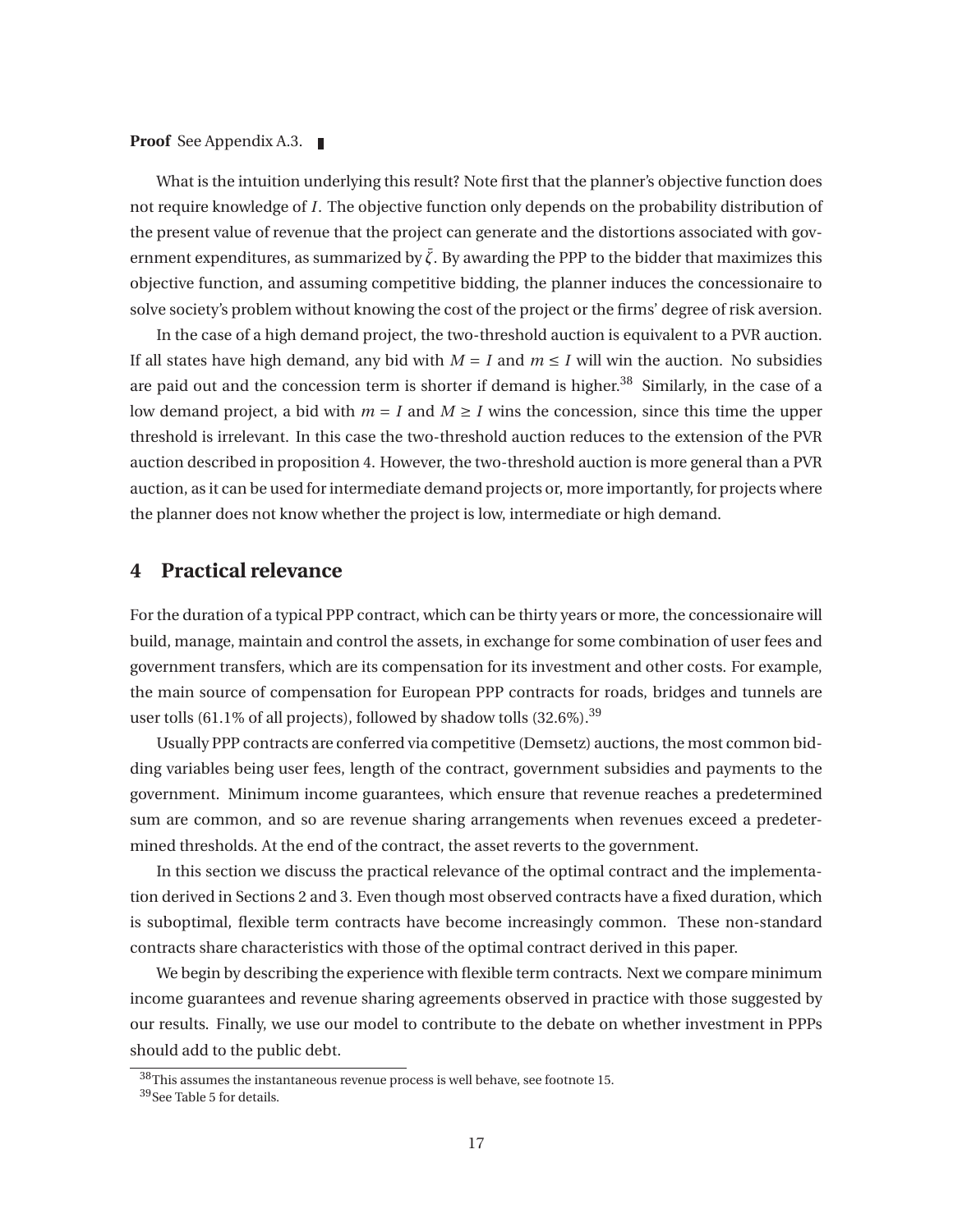### **4.1 Experience with flexible term contracts**

The United Kingdom was probably the first country to use a contract similar to the optimal contract derived in Section 2.3. In 1987 the British government concessioned the construction and operation of the Queen Elizabeth II Bridge in Essex county. While demand for bridge crossings was uncertain, there was little doubt that the project was financially sound provided that the concession term was long enough. In our terms, it was a high demand project. The contract specified that the concession would end after 20 years or when toll revenue was sufficient to repay principal and interest, whichever happened first. The £190 million project relied 100% on debt financing, with no equity. The bridge was inaugurated in October 1991 and the concession ended in March of 2002. This contract is identical to the optimal contract we derived for high demand projects, except for the upper bound on the concession duration.

The Route 68 concession in Chile, linking Santiago with Valparaíso and Viña del Mar was the first flexible term contract assigned via an open auction along the lines suggested by our implementation results in Section 3.1. This concession involved major improvements and extensions of the 130 kilometer highway, and was auctioned in February of 1999. Bidders were given a choice of fixed or flexible inflation adjusted interest rates (plus a 4% risk premium) to use in discounting their annual toll revenue. The winner, which chose the fixed rate, asked for a present value of revenue of US\$373 million, which was lower than the US\$ 379 million construction and maintenance costs estimated by the Ministry of Public Works. A possible explanation is that the risk premium was set too high.

After a first generation of highway concessions using shadow tolls and fixed duration contracts, Portugal began using flexible term concessions.<sup>40</sup> The first flexible term auction was the 98.4km Litoral Centro highway along the Atlantic ocean, with an estimated cost of  $\epsilon$ 795 million euros. The concession duration depends on the net present value (NPV) of toll revenue reaching a limit of  $\epsilon$ 784 million. If the limit is reached before year 22, the concession lasts 22 years; if is reached between years 22 and 30, the concession ends once the limit is attained; and if it is not reached by year 30, the concession ends. Toll revenue is discounted at a market rate and tolls are indexed to the consumer price index. This is a flexible term contract that limits the up and downside risk for the concessionaire, as does the two-threshold optimal contract discussed in Section 3.2. The project won the Eurofinance prize in 2004 and the Portuguese government has announced that it will use flexible term concessions for all future highway concessions.

Other countries also have used flexible term auctions, yet it is worth speculating on why flexible term contracts have not been adopted more broadly throughout the world. Opposition has come mainly from the concession lobby, which fears that a flexible contract will limit their ability to renegotiate contracts.41 In most countries, the Public Works Authority tends to support the position of

<sup>40</sup>What follows is based on *Project Finance*, February 2005.

<sup>&</sup>lt;sup>41</sup> Guasch (2004) presents evidence on frequent renegotiations of concession projects and argues that they often reflect opportunistic behavior by the concessionaire.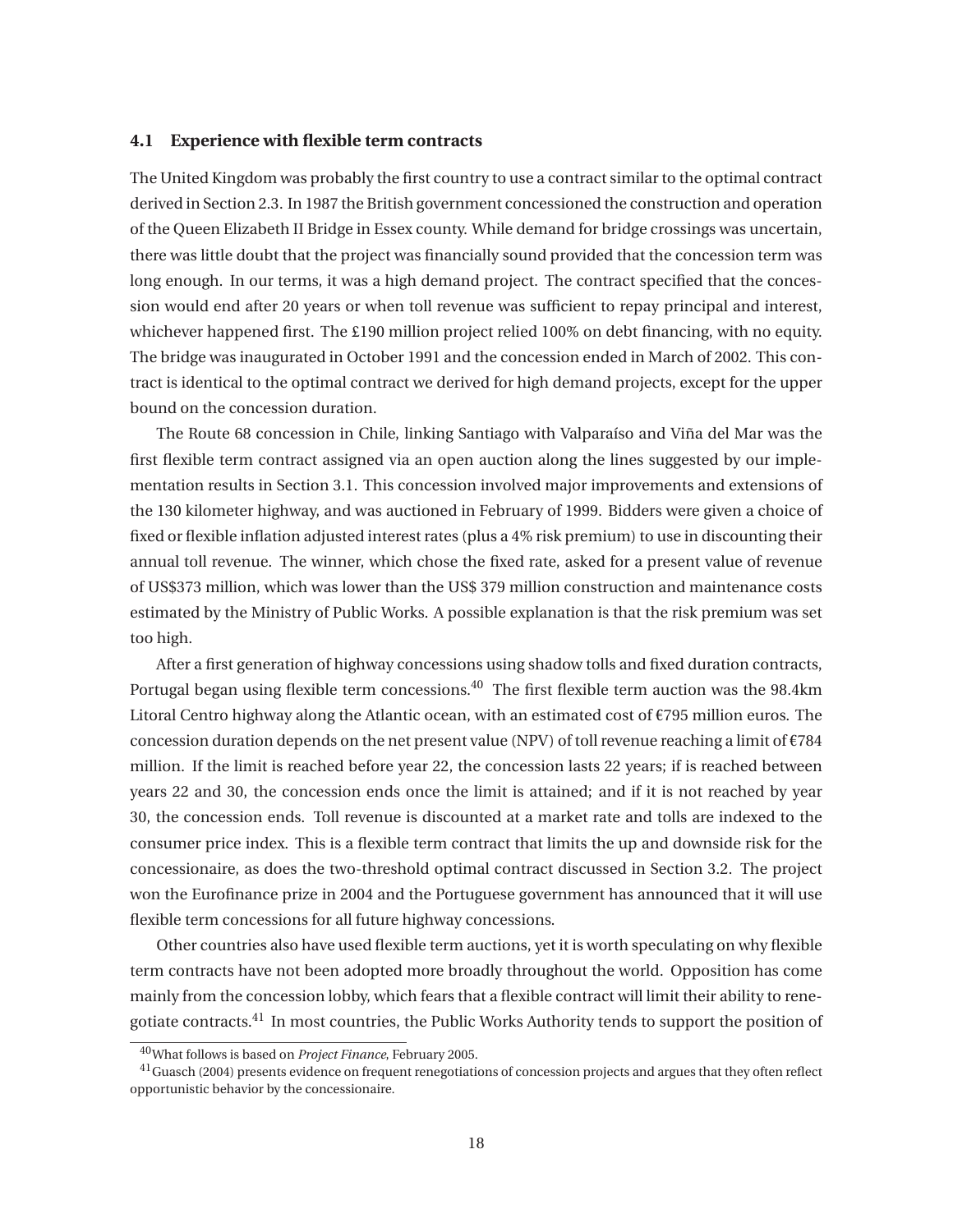the concession lobby, since its governance structures usually provide incentives for road building rather than supervision and regulation that eventually benefits users. This requires good relations with future bidders for concessions.

By contrast, the Ministry of Finance usually favors flexible term contracts, since they reduce the demand for guarantees given the lower demand side risk. It is not surprising, therefore, that flexible term concessions have been adopted when the budgetary authority has the upper hand over the public works authority. For example, in the case of Portugal, the shadow tolls used to remunerate highway concessions auctioned beginning in 1999 became an increasing burden on the budget. By 2004 it was estimated that the shadow toll obligations would increase to €660 million per year by 2008, which was almost equal to the total annual road budget. Thus, it became necessary to shift towards financing schemes that relied on user charges.

In Chile, the Ministry of Finance was able to push for flexible term contracts after the Ministry of Public Works overspent between 2000 and 2003.<sup>42</sup>

### **4.2 Minimum income guarantees and revenue sharing**

Minimum income guarantees and revenue sharing are common in PPP contracts. However, they differ from the optimal contract because contract lengths are fixed and do not last longer in low demand states, implying that guarantees in those states are excessive. The usual profit and revenue sharing agreements in fixed term contracts split revenues above a threshold in fixed proportions. By contrast, Propositions 2 and 3 suggest assigning all the revenue in excess of a given threshold to the government, so the windfall profits tax rate should be  $100\%$ <sup>43</sup>

More generally, the rationale behind real-world guarantees and revenue sharing schemes is to reduce the risk borne by the concessionaire. By contrast, the rationale behind the optimal contract in Propositions 2 and 3 is to optimally trade off insurance on one hand, and user fees and subsidies on the other. This is why the concession lasts indefinitely when subsidies (i.e., guarantees) are granted and why in high demand states the term is variable and the concessionaire's revenue is higher than in low demand states.

<sup>&</sup>lt;sup>42</sup>PVR auctions were used recently in Chile to auction Route 160 (February, 2007), the road accessing Santiago's main airport (December, 2007), the Melipilla-Camino de la Fruta highway (January, 2008), and the Vallenar-Caldera highway (January, 2008).

 $^{43}$ The optimal contract under moral hazard discussed in Section 2.5 is closer to observed contracts in high demand scenarios, since the firm receives a fraction of marginal revenues in these states as is the case under most observed sharing agreements. Yet the moral hazard contract implies a variable term in high demand states, and that the firm will share in marginal user fee revenue in low demand states, which is not the case under the often used minimum income guarantees. The contract derived in proposition 3 does better than the moral hazard contract in low demand states. More importantly, as argued in the Introduction, in the case of transport infrastructure, the moral hazard problem is not relevant, as service quality is contractible and thus there is no way to increase demand significantly.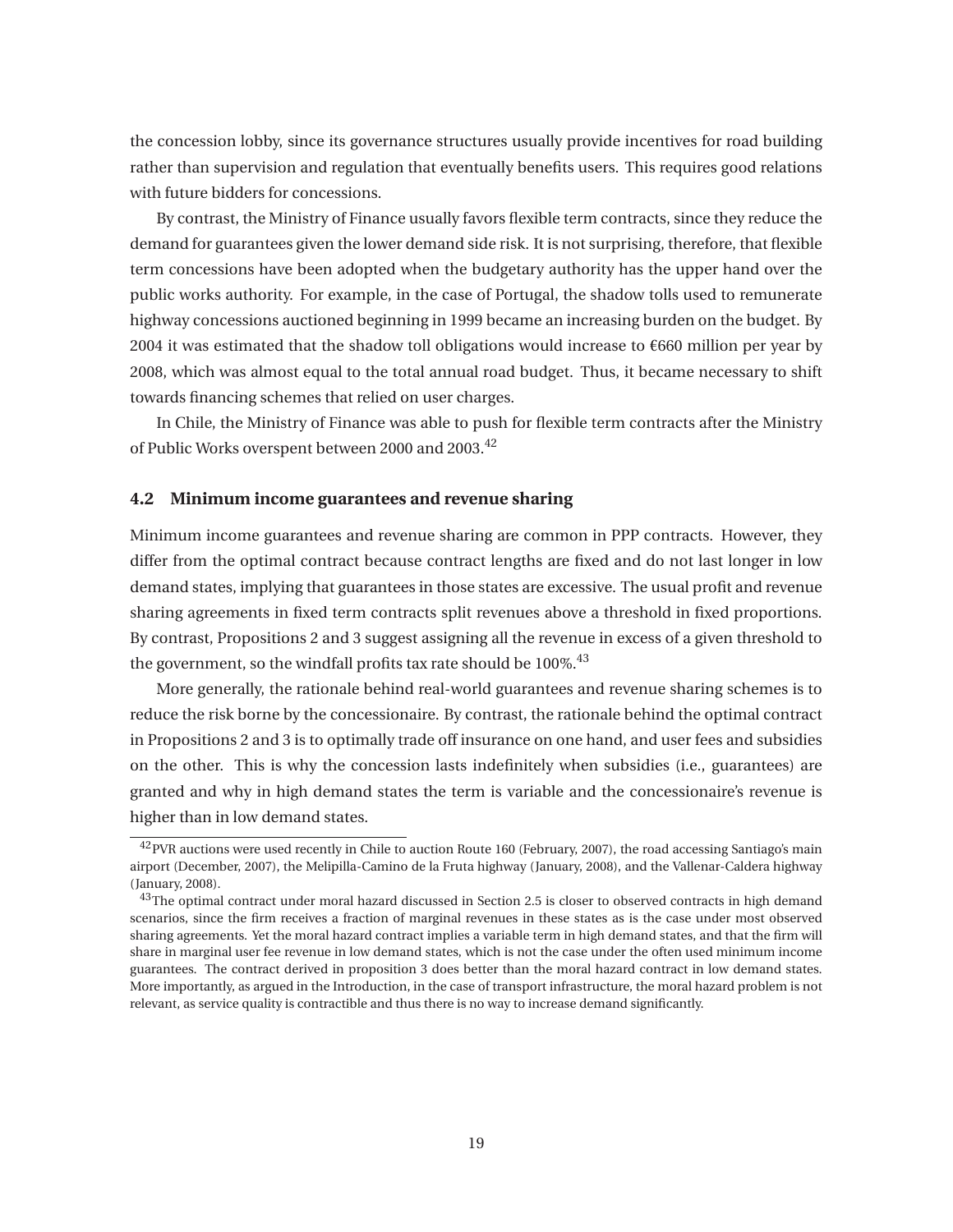#### **4.3 Are PPPs private or public?**

It has often been argued that the main reason why governments find PPPs an attractive option is that investments financed this way do not contribute to the public debt.<sup>44</sup> We use this paper's results to argue that, as far as the risk profile of the government's budget is concerned, PPPs are much closer to public provision than to privatization.

Our starting point is that when thinking about the risk allocation implied by PPPs, what matters is the risk profile of discounted cash flows, not the year-to-year risk profile. This has interesting implications: for low and high demand projects, an optimal PPP contract replicates the net cash flow streams of conventional provision, state by state (see Table 2, which assumes an additive risk premium). Essentially, all residual risk is transferred to the government, and the concessionaire recovers *I* in all states, as with conventional provision.

This result implies that some of the most influential guidelines on when to classify a PPP asset as government owned may be misguided, since they are based on whether the concessionaire bears risk. For example, Eurostat, the Statistical Office of the European Community, recommends that the assets involved in a public-private partnership be classified as non-government assets, and therefore recorded off balance sheet for government, if both of the following conditions are met: (1) the private partner bears the construction risk, and (2) the private partner bears at least one of either availability or demand risk (Eurostat Press Office, February 11, 2004). When quality is contractible, as we argued is the case for most of PPP investments in the transportation sector, demand risk will be mainly exogenous and therefore this risk does not generate useful incentives. Furthermore, in the case of a high or low demand project, the optimal contract eliminates risk for the firm, with implications for the public budget that are identical to those of public provision.

|                       | Public provision   | <b>PPP</b>      | Privatization                     |
|-----------------------|--------------------|-----------------|-----------------------------------|
| Upfront surplus:      | $-I$               |                 | $\int f(v) dv - I$ – Risk Premium |
| Discounted user fees: | $\int f(v)dv$      | $\int f(v)dv-I$ |                                   |
| Total:                | $\int f(v) dv - I$ | $\int f(v)dv-I$ | $\int f(v) dv - I$ – Risk Premium |

Table 2: Average discounted budget: public provision vs. PPPs (High and low demand)

For intermediate demand projects, Proposition 3 show that some risk-sharing is optimal. The extent to which the firm bears risk now depends on the extent to which subsidies are a more costly source of financing than user fees, as captured by the parameter  $\bar{\zeta}$ . When subsidy financing is very inefficient, it is too expensive to reduce the firm's risk via subsidies, and it is best to have the firm bear most (sometimes all) of the risk. The efficient PPP contract resembles privatization in this case. On the other hand, if subsidy financing is only slightly less efficient than user-fee financing,

<sup>44&</sup>quot;Cynics suspect that the government remains keen on PFI not because of the efficiencies it allegedly offers but because it allows ministers to perform a useful accounting trick." *The Economist*, July 2nd 2009.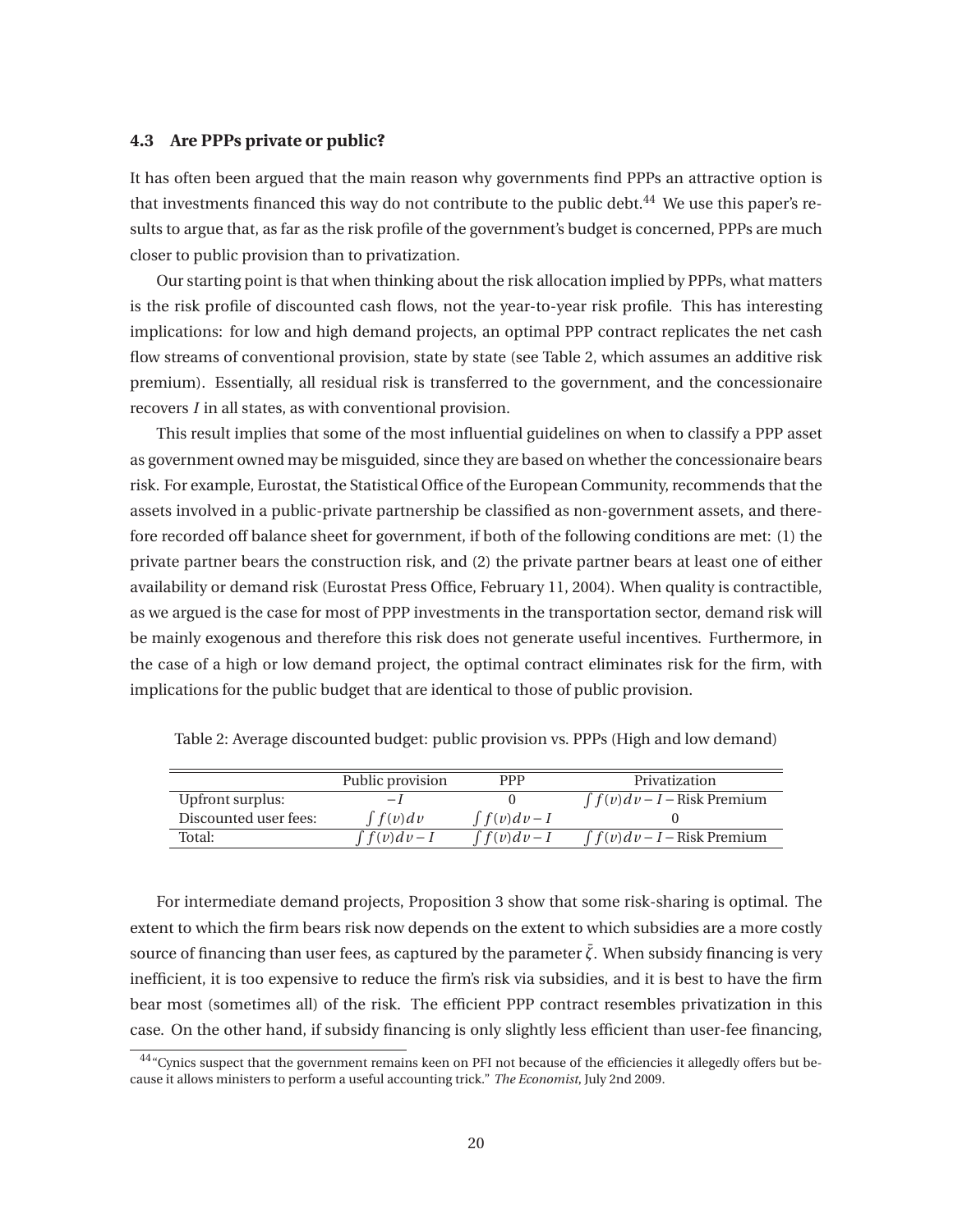the minimum income guarantee and the cap on user fee revenues that characterize the optimal contract are very similar, and the government bears most of the risk. As with high and low demand projects, risk sharing arrangements resemble public provision in this case.

Under privatization, the project is sold for a one-time payment and all risk is transferred to the firm. Moreover, the link between the project and the public budget is permanently severed. This is not the case with a PPP, where at the margin cash flows from the project always substitute for either taxes or subsidies. The conclusion, then, is that from a public finance perspective there is a strong presumption that PPPs are analogous to conventional provision—in essence, they remain public projects, and should be treated as such.

## **4.4 Least subsidy auctions**

Low demand projects are sometimes awarded to the firm that bids the lowest subsidy required to build, operate and maintain the project. However these are fixed duration concessions. For that reason, and even under a competitive auction, the winning bid includes a risk premium, because the concessionaire is forced to bear the risk of varying revenue in different states of demand. This implies that the winning bid will be higher than the difference between the cost of the project and expected revenues. On the other hand, a PVR auction for a low demand project provides complete insurance to the concessionaire, so the winning bid in a competitive auction does not require a risk premium. This leads to the somewhat counterintuitive result that the average subsidy paid out with a PVR auction is lower than the winning bid in a lowest-subsidy auction.<sup>45</sup>

# **5 Conclusion**

The insights of this paper have implications for the question of whether PPPs are closer to private or public provision of infrastructure. The existing literature focusses on the incentives wrought by PPPs and concludes that they have several attributes typically associated to privatization. For example, in a PPP the concessionaire owns assets (Hart, 2003);<sup>46</sup> retains control over how to produce the service and may unilaterally implement any cost-saving innovation (Bennet and Iossa, 2006); and directly collects user fees (Grout and Stevens, 2003).<sup>47</sup>

We use a different approach, which derives the optimal PPP contract from a public finance perspective. In this case the optimal contract provides full insurance for high and low demand projects, and is characterized by a minimum income guarantee and revenue cap for intermediate demand projects. The impact on the intertemporal budget is similar to that of public provision, suggestint that PPPs should be counted as public projects in the budget.

 $\overline{{}^{45}$  For more details and a formal statement, see Engel at al. (2008).

 $^{46}\!$  Though usually it needs authorization to sell assets that are comprised in the concession.

<sup>&</sup>lt;sup>47</sup>In a different vein, Besley and Ghatak (2001) show that when contracts are incomplete, transferring the ownership of the assets needed to produce a public good to a private party is efficient, when that party values the benefits created by the public good relatively more.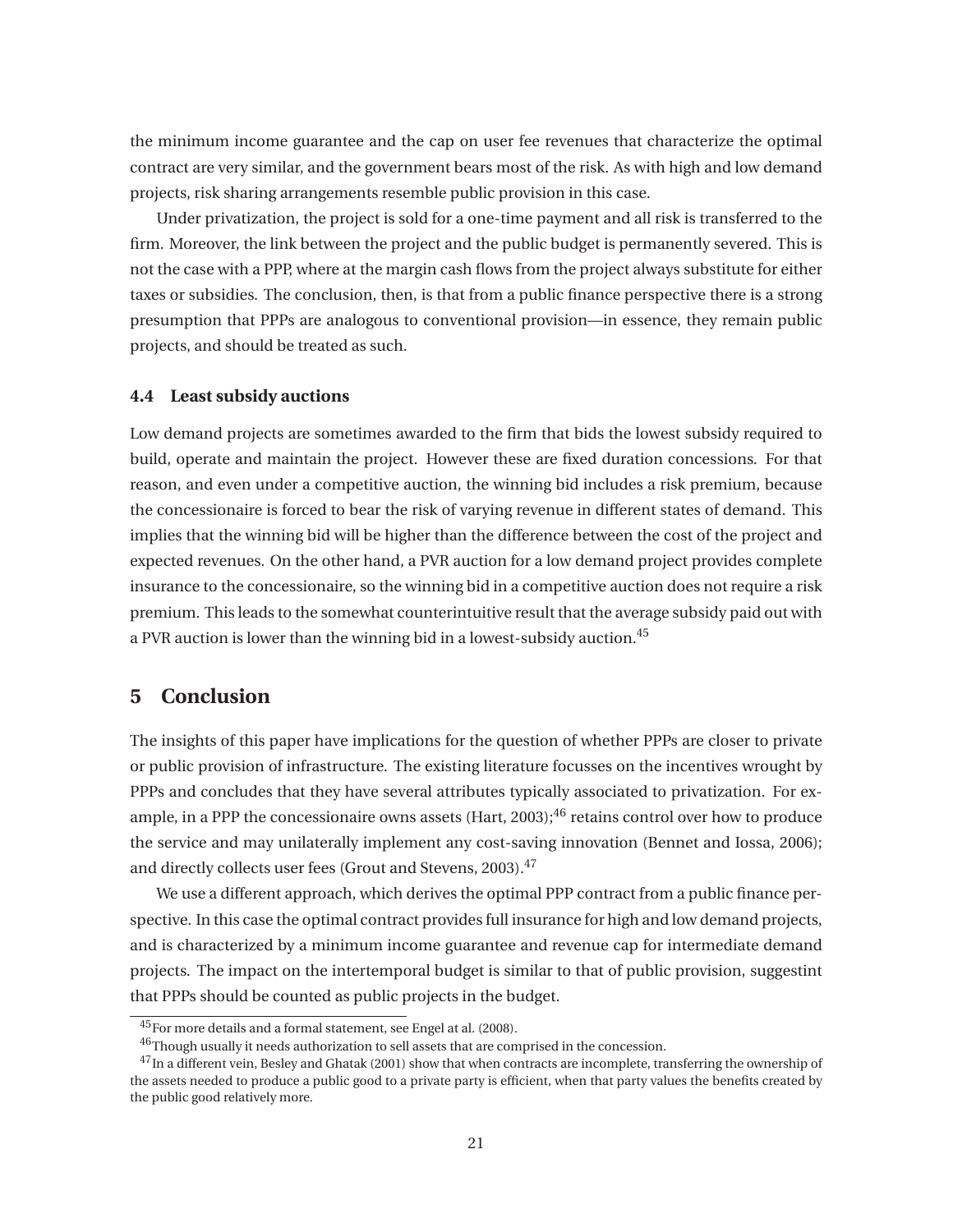Our framework stresses the importance of risk allocation in the face of large demand uncertainty present in many PPP projects. We emphasize that the temporary nature of PPP contracts can be used to improve welfare by allowing state-contingent contract terms, making feasible risk allocations that are not available under privatization or public provision.

The crisis that started in 2008 has left many countries with large budget deficits. Hence, these countries may find PPPs an attractive solution to finance infrastructure projects without increasing their apparent debt burden. We have shown that this should not be a basis for choosing PPPs over conventional provision. PPPs should be favored only when they lead to efficiency gains. To ensure this happens, PPPs should be given the same treatment in budgetary accounting than publicly provided infrastructure.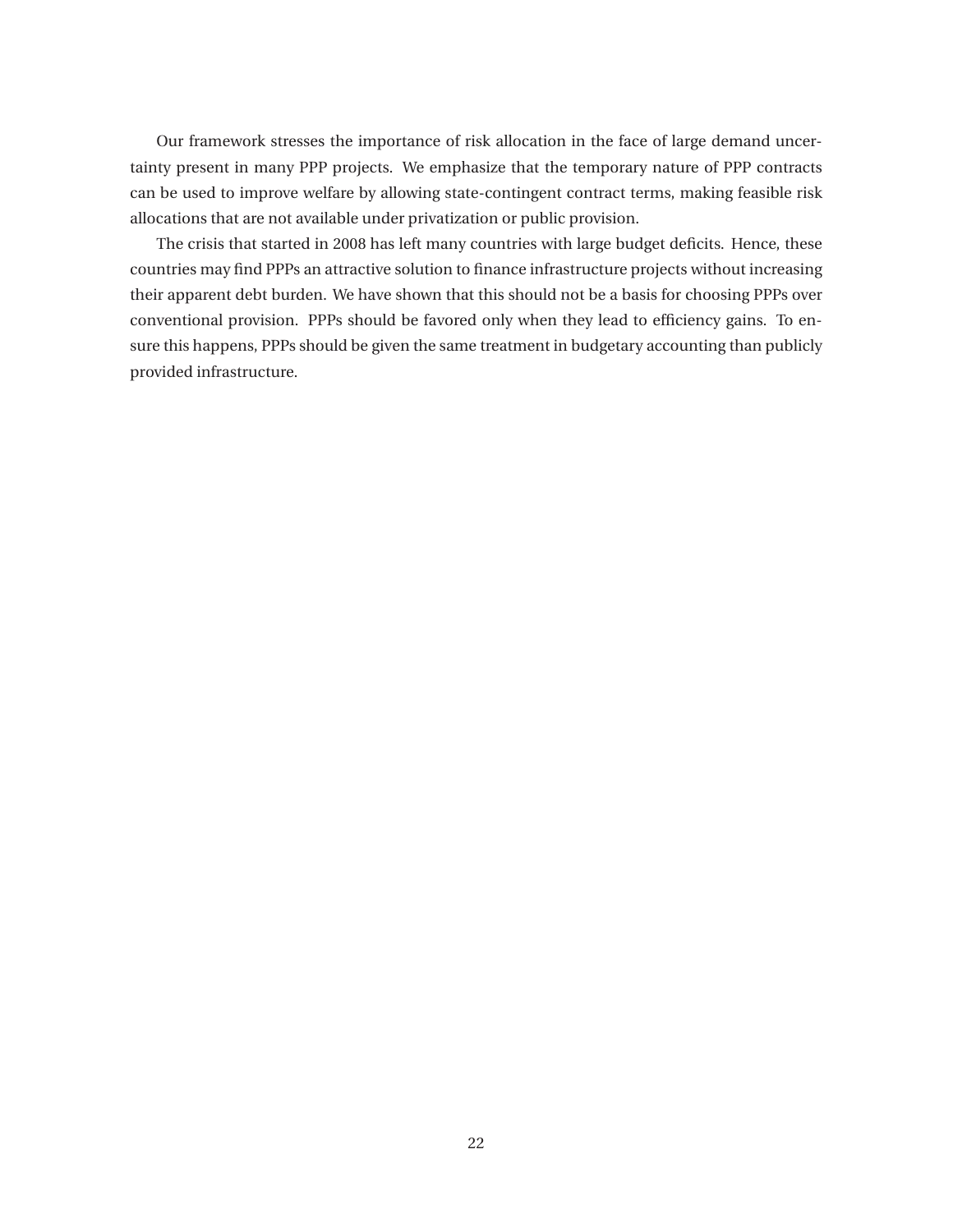## **References**

- [1] A. Akintola, M. Beck and C. Hardcastle, *Public-Private Partnerships: Managing Risks and Opportunities*. Oxford: Blackwell, 2003.
- [2] K.J. Arrow and R.C. Lind, "Uncertainty and Public Investment Decisions," *American Economic Review*, **60**, 364–78, 1970.
- [3] A.B. Atkinson and N.H. Stern, "Pigou, taxation and public goods," *Review of Economic Studies*, **41**(1) 119–129, January 1974.
- [4] J. Bennett and E. Iossa, "Building and Managing Facilities for Public Services," *Journal of Public Economics*, **90**, 2143–60, 2006.
- [5] A. Bentz, P. Grout and M. Halonen, "What Should Governments Buy from the Private Sector— Assets or Services?," mimeo, University of Bristol, 2005.
- [6] T. Besley and M. Ghatak, "Government Versus Private Ownership of Public Goods," *Quarterly Journal of Economics*, **116**, 4, 1343–72, 2001.
- [7] F. Blanc-Brude, H. Goldsmith and T. Valilla, "Public-Private Partnerships in Europe: An Update," Economic and Financial Report 2007/03, European Investment Bank, 2007.
- [8] R. Brealey, I. Cooper and M. Habib, "Investment Appraisal in the Public Sector," *Oxford Review of Economic Policy* **13**, 12-27, 1997.
- [9] E. Chadwick, "Results of Different Principles of Legislation in Europe," *Journal of the Royal Statistical Society* A 22, 381–420, 1859.
- [10] B. Dahlby, *The Marginal Cost of Public Funds: Theory and Applications*, Cambridge, Mass.: MIT Press, 2008.
- [11] R. Daniels and M. Trebilcock, "Private Provision of Public Infrastructure: An Organizational Analysis of the Next Privatization Frontier," *University of Toronto Law Journal*, **46**, 375–426, 1996.
- [12] R. Daniels and M. Trebilcock, "An Organizational Analysis of the Public-Private Partnership in the Provision of Public Infrastructure." In P. Vaillancourt-Roseneau (ed.), *Public-Private Policy Partnerships*. Cambridge, Mass.: MIT Press, 2000.
- [13] H. Demsetz, "Why Regulate Utilities," *Journal of Law and Economics*, **11**, 55–66, 1968.
- [14] M. Dewatripont and P. Legros, "Public-Private Partnerships: Contract Design and Risk Transfer," *EIB Papers*, **10**, 120–145, 2005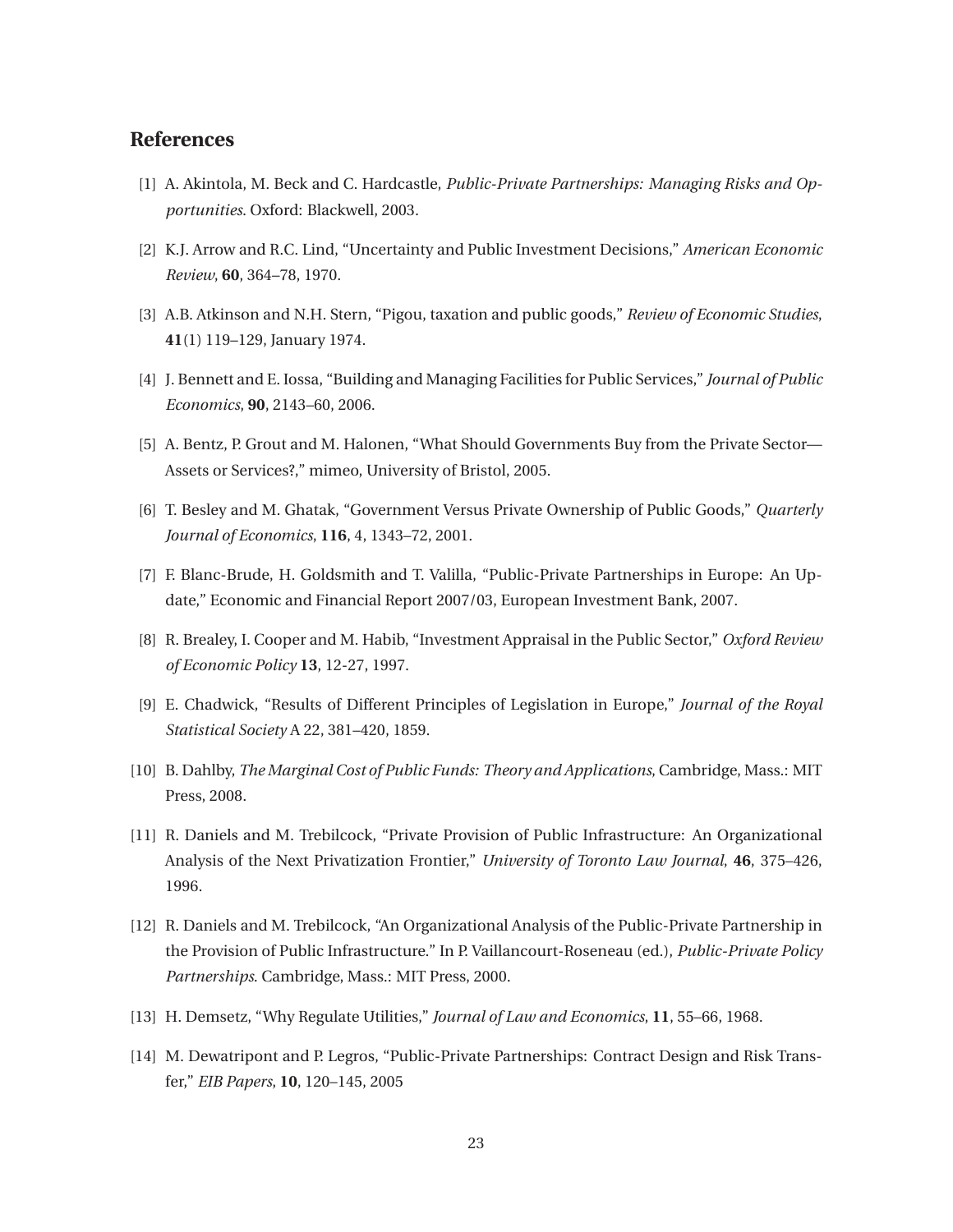- [15] Economic Planning Advisory Commission (EPAC), *Final Report of the Private Infrastructure Task Force*, Australian Government Publishing Service, Canberra, 1995.
- [16] E. Engel and R. Fischer, "Optimal Resource Extraction Contracts Under Threat of Expropriation," forthcoming in W. Hogan and F. Sturzenegger, editors, *Populism and Natural Resources*, Cambridge, Mass.: MIT Press.
- [17] E. Engel, R. Fischer, and A. Galetovic, "Least-present-value-of-revenue Auctions and Highway Franchising," *Journal of Political Economy*, **109**, 993–1020, 2001.
- [18] E. Engel, R. Fischer, and A. Galetovic, "Privatizing Highways in Latin America: Fixing What Went Wrong," *Economia*, **4**(1), 129–158, October 2003.
- [19] E. Engel, R. Fischer, and A. Galetovic, "The Basic Public Finance of Public-Private Partnerships," Cowles Foundation Discussion Paper No. 1618, 2008.
- [20] E. Engel, R. Fischer, and A. Galetovic, "On the efficient provision of roads," mimeo, 2009a.
- [21] E. Michel-Kerjan, "Catastrophe economics: The national food insurance program," *Journal of Economic Perspectives*, **24**(4) 165–186, Fall 2010.
- [22] M. Gerrard, "Public-Private Partnerships," *Finance and Development*, **38**, 48–51, 2001.
- [23] D. Grimsey and M. Lewis, *The Economics of Public-Private Partnerships*. Northampton: Edward Elgar, 2004.
- [24] D. Grimsey and M. Lewis, *Public-Private Partnerships*. Northampton: Edward Elgar, 2005.
- [25] D. Grimsey and M. Lewis, "Public Private Partnerships and Public Procurement," *Agenda*, **14**(2), 2007.
- [26] P. Grout, "The Economics of the Private Finance Initiative," *Oxford Review of Economic Policy*, **13**, 53–66, 1997.
- [27] P. Grout and M. Stevens, "The Asessment: Financing and Managing Public Services," *Oxford Review of Economic Policy* **19**, 215-234, 2003.
- [28] J.L. Guasch, *Granting and Renegotiating Infrastructure Concessions: Doing it Right*. Washington: The World Bank, 2004.
- [29] R. Harstad and M. Crew, "Franchise Bidding Without Holdups: Utility Regulation with Efficient Pricing and Choice of Provider," *Journal of Regulatory Economics*, **15**, 1999, 141–163.
- [30] O. Hart, "Incomplete Contracts and Public Ownership: Remarks and an Application to Public-Private Partnerships," *Economic Journal*, **113**, C69–C76, 2003.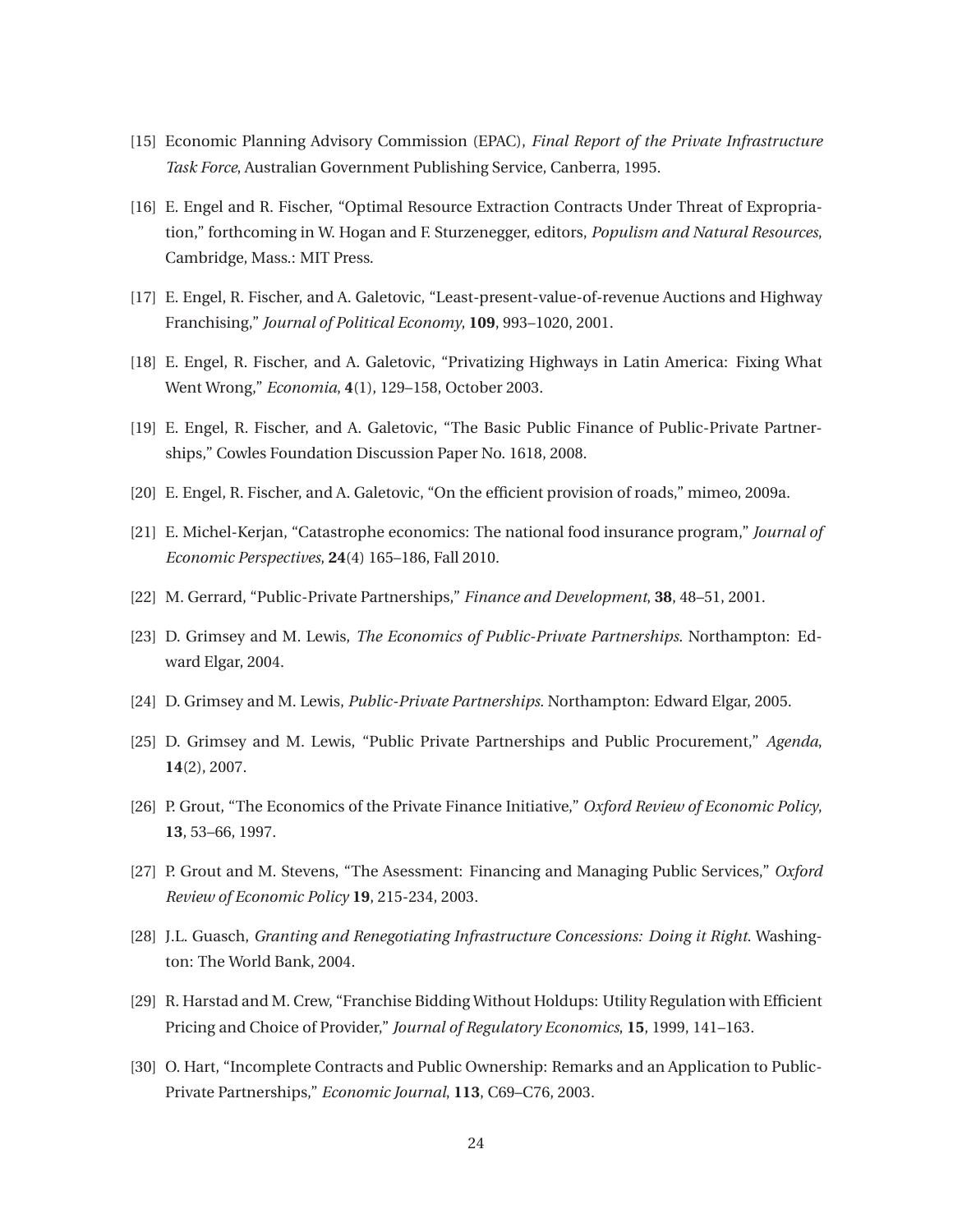- [31] R. Hemming, "Public-Private Partnerships, Government Guarantees and Fiscal Risk". Washington, DC: IMF, 2006.
- [32] E. Iossa and D. Martimort, "The Simple Microeconomics of Public-Private Partnerships," mimeo U. of Toulouse, 2008.
- [33] T. Irwin, *Government Guarantees: Allocating and Valuing Risk in Privately Financed Infrastructure Projects*. Washington: The World Bank, 2007.
- [34] M. Klein, "The Risk Premium For Evaluating Public Projects," *Oxford Review of Economic Policy* **13**, 29–42, 1997.
- [35] J.J. Laffont and J. Tirole, *A Theory of Incentives in Procurement and Regulation*. Cambridge, Mass.: MIT Press, 1993.
- [36] D. Martimort and J. Pouyet, "To Build or Not to Build: Normative and Positive Theories of Private-Public Partnerships," *International Journal of Industrial Organization*, **26**, 393–411, 2008.
- [37] R. Posner, "The Appropriate Scope of Regulation in Cable Television," *Bell Journal of Economics*, **3**, 1972, 335–358.
- [38] M.H. Riordan and D.E.M. Sappington, "Awarding Monopoly Franchises," *American Economic Review*, **77**, 1987, 375–387.
- [39] E. Savas, *Privatization and Public-Private Partnerships*. New York: Chatam House Publishers, 2000.
- [40] D. Schrank and T. Lomax, *Annual Mobility Report.* Texas: Texas Transportation Institute, 2005.
- [41] D. Spulber, *Regulation and Markets*, Cambridge Mass.: MIT Press, 1989.
- [42] P. Starr, "The Meaning of Privatization," *Yale Law and Policy Review*, **6**, 6–41, 1988.
- [43] G. Stigler, *The Organization of Industry*, Homewood: Richard D. Irwin, 1968.
- [44] P. Vaillancourt-Roseneau, *Public-Private Policy Partnerships*. Cambridge: MIT Press, 2000.
- [45] O.E. Williamson, "Franchise Bidding for Natural Monopolies-In General and with Respect to CATV," *Bell Journal of Economics*, **7**, 1976, 73–104.
- [46] O.E. Williamson, *The Economic Institutions of Capitalism*, New York: The Free Press, 1985.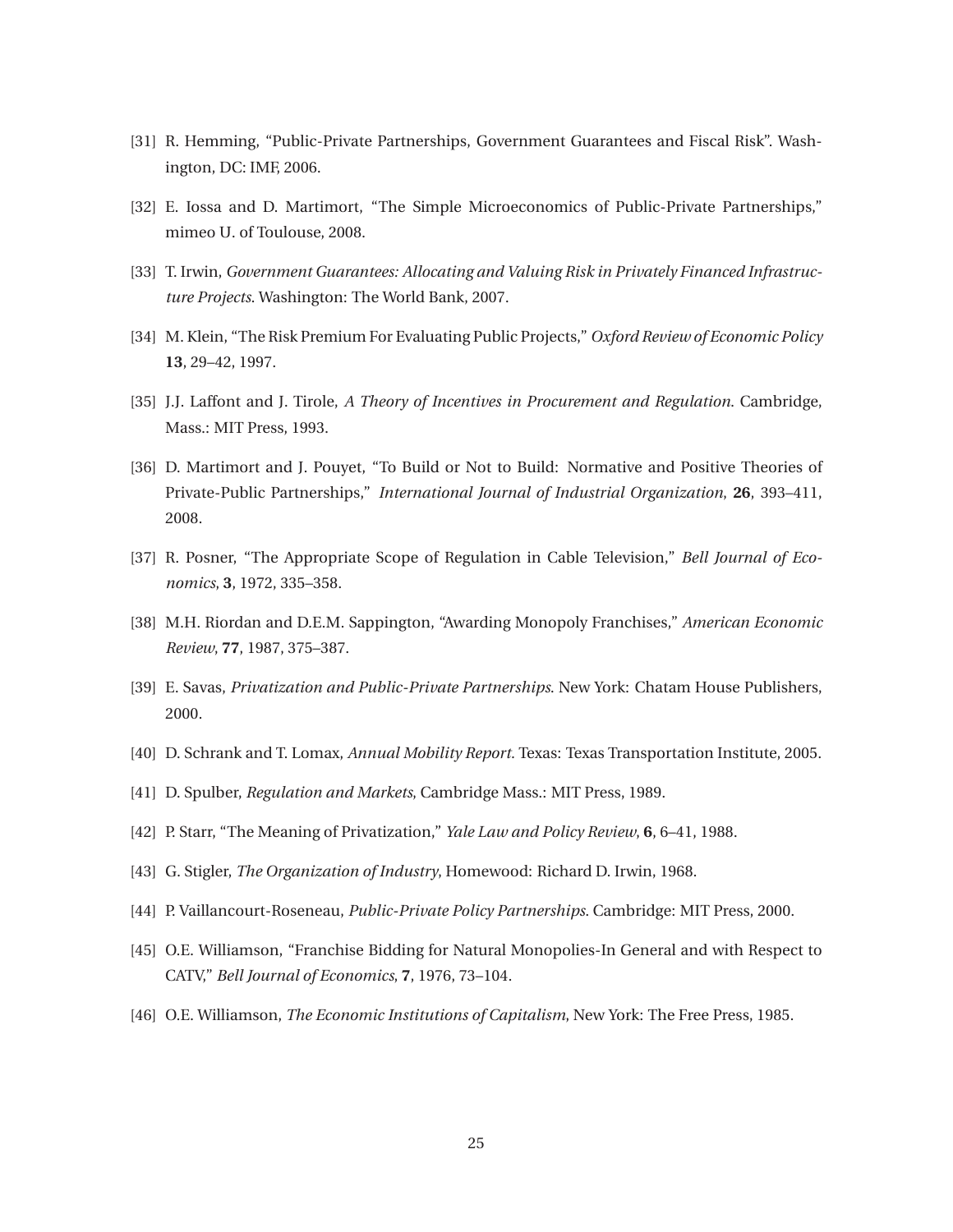# **A Appendix: Proofs of Propositions**

### **A.1 Proposition 1**

We solve the program (6a)–(6d) for the case where  $\bar{\zeta} = 0$  (which is equivalent to  $\zeta = 0$ , see footnote 25).

Since *u* is concave, applying Jensen's inequality to the concessionaire's participation constraint leads to

$$
u\biggl(\int [R(v)+S(v)]f(v)dv - I\biggr) \ge \int u(R(v)+S(v)-I)f(v)dv = u(0),
$$

where we used that the planner leaves no rents to the firm (see the main text). And since *u* is strictly increasing, the above inequality implies that

$$
\mathbb{E}[R] + \mathbb{E}[S] \ge I,
$$

where  $E[R] = \int R(v) f(v) dv$  denotes the expected revenue before demand is realized and  $E[S]$  denotes expected government expenditure on subsidies.

It follows that if the solution to

$$
\min_{R \ge 0, S \ge 0} E[R] + (1 + \bar{\zeta})E[S] \tag{11a}
$$
\n
$$
\text{s.t. } E[R] + E[S] \ge I,
$$

satisfies (6c)–(6d), then it solves program (6a)–(6d) as well.

Hence, if  $\zeta = 0$ , any combination of revenue and subsidy schedules that satisfies (6c), (6d), and  $R(v) + S(v) = I$  for all *v*, solves the planner's problem.

## **A.2 Proposition 3**

Let  $\mu$  > 0 denote the multiplier of the concessionaire's participation constraint (6b).<sup>48</sup> The FOC with respect to  $R(v)$  for a state  $v$  such that the term of the concession is finite leads to

$$
u'(R(v) - I) = \frac{1 + \lambda - \alpha}{\mu}.
$$
\n(12)

While the FOC with respect to  $S(v)$  for a state where subsidies are paid leads to

$$
u'(v + S(v) - I) = \frac{(1 + \lambda)(1 + \zeta) - \alpha}{\mu},
$$
\n(13)

<sup>&</sup>lt;sup>48</sup>Note that the participation constraint will hold with equality because  $1 + \lambda > \alpha$ , hence  $\mu > 0$ .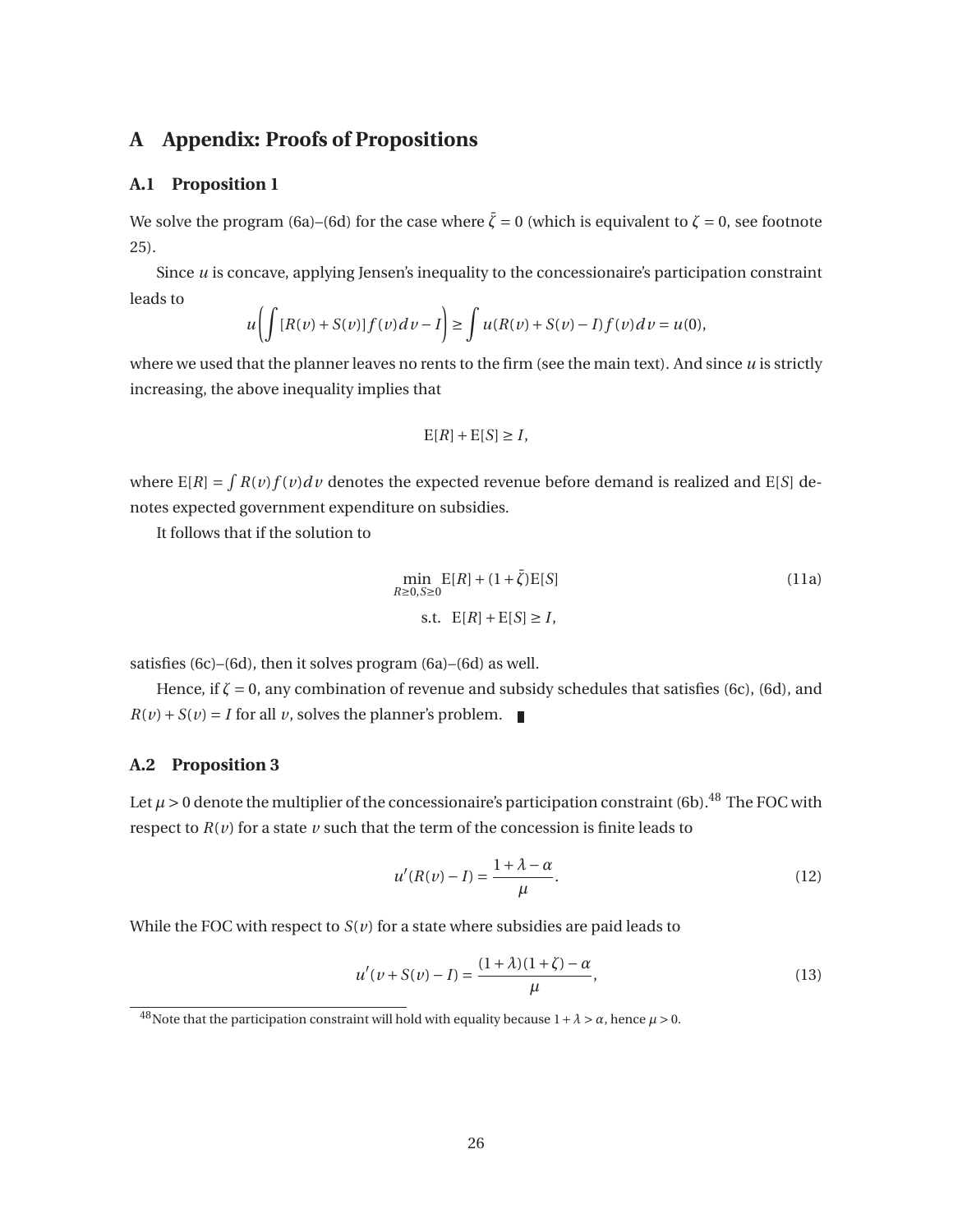where in both cases we have used that revenue financing dominates subsidy financing. Define *m* and *M* via

$$
u'(m-1) = \frac{(1+\lambda)(1+\zeta) - \alpha}{\mu},
$$
\n(14)

$$
u'(M - I) = \frac{1 + \lambda - \alpha}{\mu}.
$$
\n(15)

Since  $\zeta > 0$  we have  $m < M$  and

$$
u'(m-I) = (1+\bar{\zeta})u'(M-I),
$$

It follows from (12) and (15) that in states with  $\nu > M$  no subsidies are paid out and the concession lasts until the concessionaire collects *M* in present value. The government, on the other hand, collects *v* − *M* after the concession ends. Thus, in high demand states the concessionaire's revenue is capped by  $M$  and the term of the concession is variable.<sup>49</sup>

Similarly, from (13) and (14) we have that a subsidy equal to  $m - v$  is paid in states with  $v < m$ . Therefore, in low demand states the concession lasts indefinitely and the concessionaire receives a minimum revenue guarantee.

Finally, there is a third class of states of demand such that  $m \le v \le M$ . In these states the concession lasts indefinitely, for otherwise they would be high demand states. But no subsidies are paid out by the government, for otherwise they would be low demand states. It follows that  $R(v) = v$  and  $S(v) = 0$  in this class.

Having established that the optimal contract is a two-threshold contract, the planner's problem is equivalent to finding *m* and *M* that minimize

$$
M(1 - F(M)) + \int_0^M v f(v) dv + (1 + \bar{\zeta}) F(m) \int_0^m (m - v) f(v) dv,
$$
\n(16)

subject to the concessionaire's participation constraint (7). Noting that (7) implicitly defines *M* as a function of *m*, we have that:

$$
M'(m) = -\frac{F(m)u'(m-1)}{(1 - F(M))u'(M - 1)}.
$$
\n(17)

A similar calculation shows that the rate at which *M* and *m* have to change to keep the objective function (16) unchanged is given by

$$
M'(m) = -\frac{(1+\bar{\zeta})F(m)}{1-F(M)}.
$$
\n(18)

Equating (17) and (18) for  $M'(m)$  leads to (8) and completes the proof.<sup>50</sup>

 $49$ Under the assumption that the user fee revenue process is well behaved, this implies that higher values of  $\nu$  correspond, on average, to shorter concession terms.

 $\frac{1}{50}$ The above proof assumes that  $F(m) > 0$  and  $F(M) < 1$ . Footnote 29 outlines the proof when this is not the case.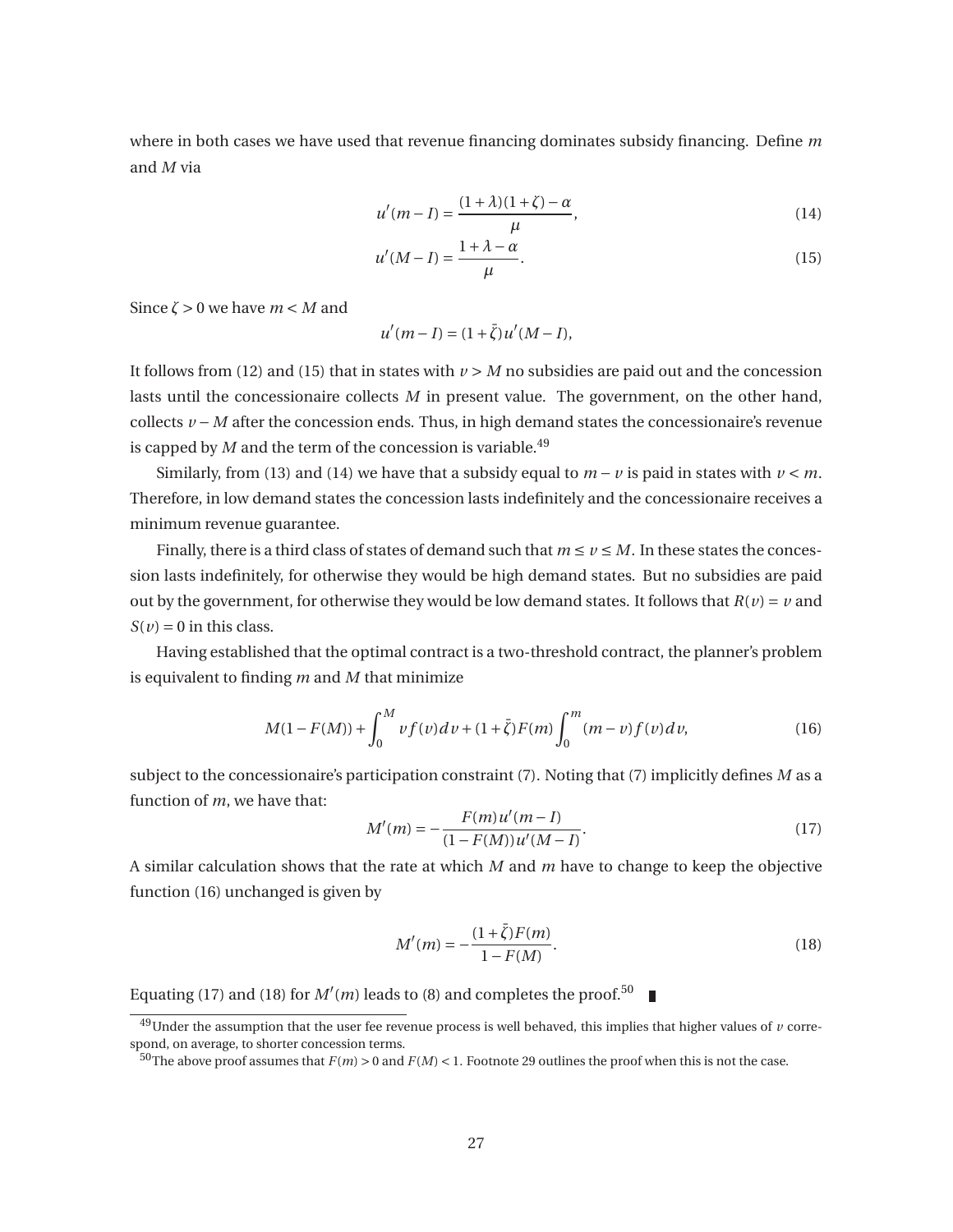## **A.3 Proposition 5**

Since all firms are identical, the winning bid of the competitive auction minimizes the scoring function subject to firms' participation constraints. And since the scoring function is equal to the planner's objective function, where we use the fact that the optimal contract is characterized by thresholds *m* and *M*, it follows that the winning bid maximizes the planner's objective function subject to the firm's participation constraint, thereby solving the planner's problem.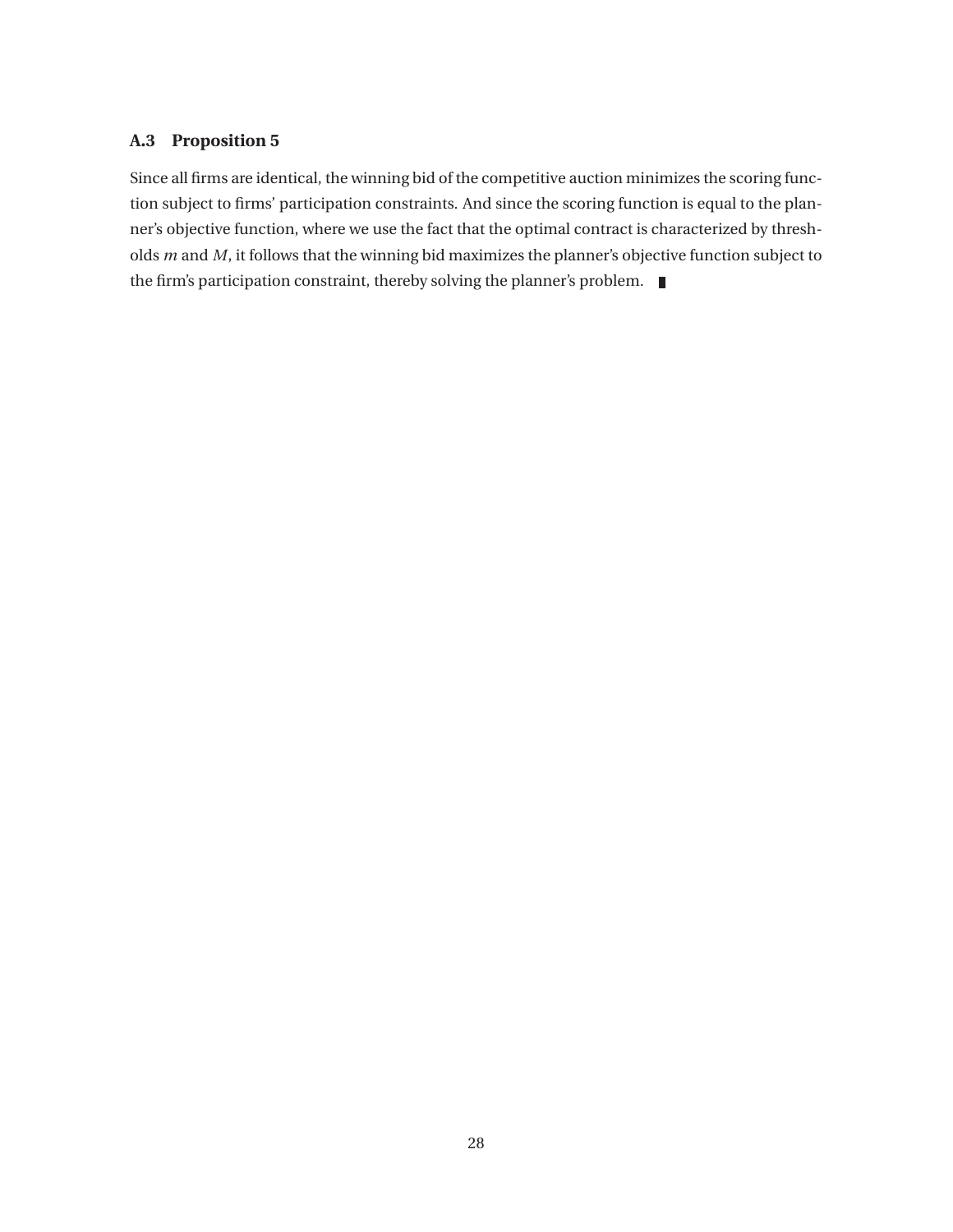# **B Appendix: PPP Statistics**

| Country            | Total Investment    | Fraction of public investment |
|--------------------|---------------------|-------------------------------|
|                    | (1990–2006, MM EUR) | $(2001 - 2006, %)$            |
| Belgium            | 2,112               | 3.5                           |
| France             | 7,670               | 1.3                           |
| Germany            | 5,658               | 1.5                           |
| Greece             | 7,600               | 5.9                           |
| Hungary            | 5,294               | 7.3                           |
| Italy              | 7,269               | 2.5                           |
| <b>Netherlands</b> | 3,339               | 2.2                           |
| Portugal           | 11,254              | 22.8                          |
| Spain              | 24,886              | 6.9                           |
| UK                 | 112,429             | $32.5***$                     |

Table 3: PPP Investment in Europe∗

∗Source: Blanc-Brude et al. (2007). 10 countries with most investment.

∗∗If the London Underground is excluded, this becomes 20%.

Table 4: PPP Investment in Developing Countries (1990-2008, MM USD)∗

| Country       | $Energy**$ | Telecom** | <b>Transport</b> | Water-sewage | Total   |
|---------------|------------|-----------|------------------|--------------|---------|
| Argentina     | 29,540     | 29,328    | 14,094           | 8,176        | 81,137  |
| <b>Brazil</b> | 75,993     | 107,554   | 32,142           | 4,576        | 220,265 |
| China         | 37,339     | 14,518    | 47,449           | 8,427        | 107,732 |
| India         | 45,868     | 52,898    | 24,766           | 331          | 123,864 |
| Indonesia     | 15,492     | 24,972    | 3,743            | 1,020        | 45,228  |
| Malaysia      | 14,313     | 9,596     | 16,552           | 10,144       | 50,605  |
| Mexico        | 10,753     | 54,068    | 25,374           | 1,675        | 91,869  |
| Philippines   | 19,268     | 14,280    | 3,478            | 8,071        | 45,096  |
| Russia        | 30,484     | 48,813    | 706              | 2,225        | 82,228  |
| Turkey        | 12,678     | 24,293    | 8,170            | 942          | 46,082  |

∗Source: World Bank-PPIAF PPI Database. 10 countries with most investment.

∗∗It is debatable to what an extent projects in this sector fit what we consider a PPP in this paper, since they correspond to infrastructure that is privatized (thereby severing any link with the public budget) and regulated as a natural monopoly.